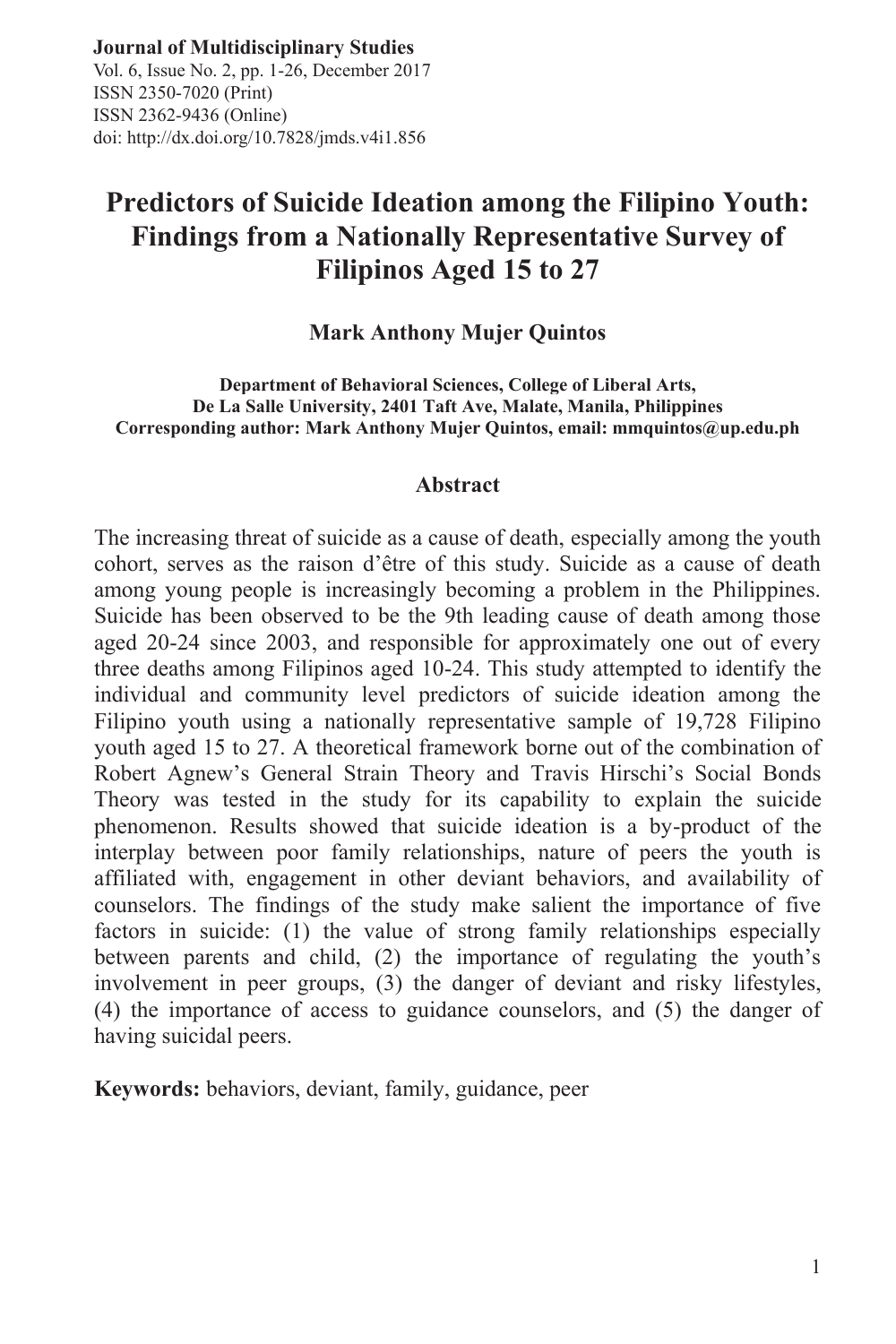#### **Introduction**

The Philippines has had its share of high-profile cases of suicide. From the start of the new millennium to the current year, for example, there is at least one case of suicide covered by various forms of media such as newspapers, television reports, and articles on the World Wide Web every two years. Reported cases of suicide range from individual attempts like Alexander Robert Santiago's in 2003 (Esperas, 2003) to those which involve a whole household such as the case of a Filipino-Taiwanese family of five in 2015 (Alquitran, 2015). The demographics of suicide cases are also varied. Some cases involve the young such as Kristel Tejada"s (Punay, 2013), elderly as in the case of Rod Strunk (MacMurchy, 2007), the wealthy and powerful like Angelo Reyes (McGeown, 2011), the poor and marginalized like Rosanna Sanfuego (Dullana, 2015). There are also noticeable variations in their methods of committing suicide, with some choosing a violent method such as Failon"s wife (Trinidad Etong) use of a firearm (Meruenas, 2009) and non-violent means such as the case above of the mass-suicide in the Filipino-Taiwanese household (Hsieh family).

There are also differences in the reasons for suicide that include family problems such as the case of the former beauty queen and actress Maria Teresa Carlson (Lo, 2001), and economic collapse like in the case of Urban Bank President, Teodoro Borlongan (Alquitran & Torres, 2005). The reasons also include academic problems such as Liam Madamba"s (Brizuela, 2015), and prejudice and discrimination such as Julia Buencamino"s (Corrales, 2015). It is noteworthy that some of these reasons are attributions done by other people and are not provided by the suicide victims themselves. This situation is occurring because while there are those who leave behind what people often regard as "suicide notes" like Buencamino (Bonoan, 2015), there are also several cases of suicide which do not have any notes of such nature for finding out the cause of suicide.

The challenge to explain the causes of suicide and predict its occurrence has been taken on by scholars from different fields. Though the phenomenon is often a topic under the domain of Psychology,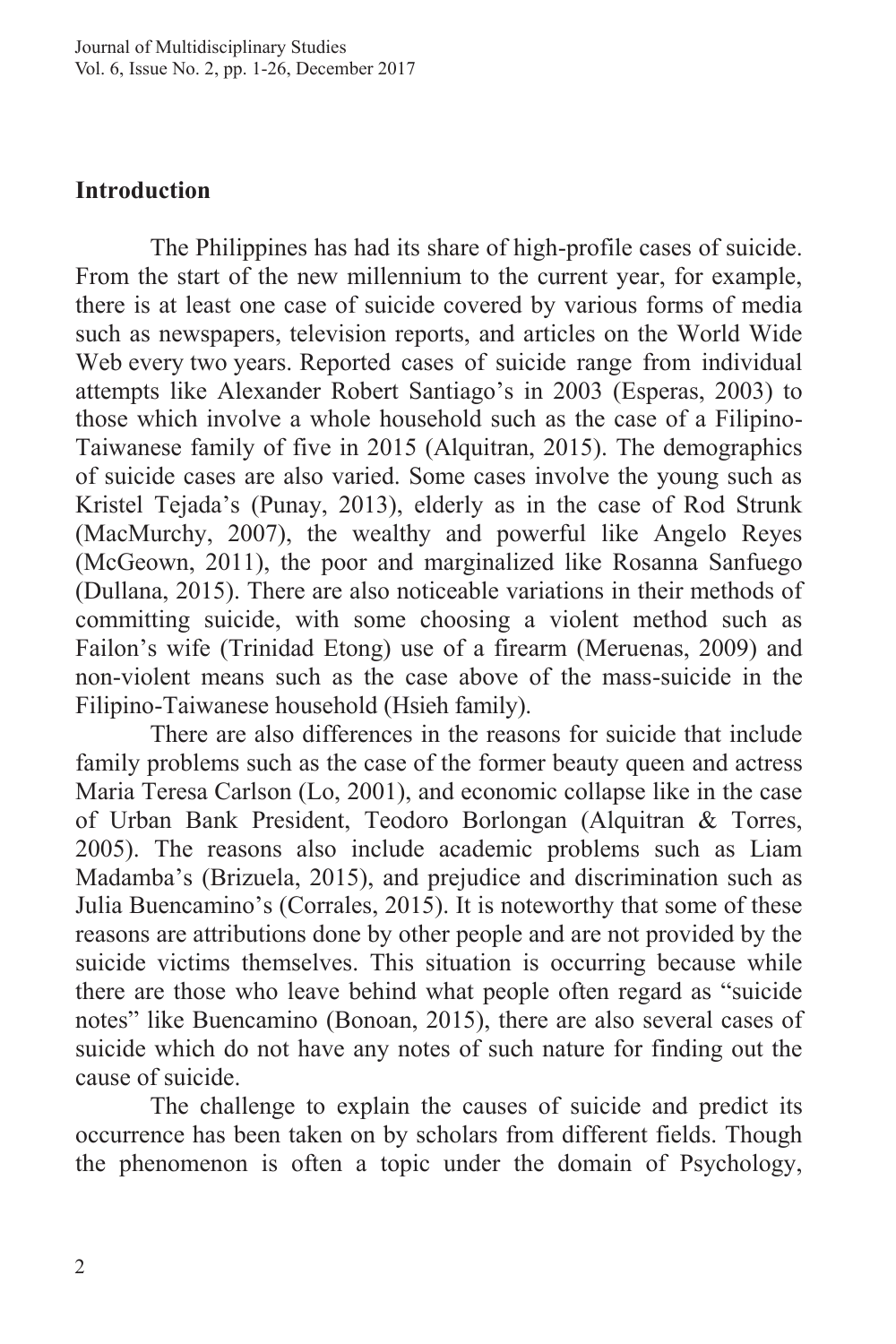there have been several efforts to theorize about suicide in the disciplines of Biology, Anthropology, Economics, and Sociology. Suicide is a phenomenon of great historical importance to Sociology. It was in a classical study of suicide that Emile Durkheim argued to the scientific community that what was perceived to be a social problem answerable only by Psychology can be explained by the proposed discipline of Sociology (Ritzer, 2014). In his discussion of the social facts that influence people into committing suicidal acts, Durkheim identified four types of suicide which differ in their degrees of (a) social integration, which binds people into society through the social norms and values of the group, and (b) social regulation, which restricts people"s behavior by prescribing specific goals and the means to attain these goals (Pickering, 2001; Ritzer, 2014). These four types of suicide according to Durkheim are as follows: (a) Egoistic Suicide, which is brought about by insufficient social integration among the members of society; (b) Anomic Suicide, which is brought about by a lack of social regulation in society due to rapid changes to which people are hardpressed to adapt to; (c) Fatalistic Suicide, which is brought about by high social regulation in society, leading to a person's perception of being trapped without any form of escape except through suicide; and (d) Altruistic Suicide, which is brought about by high social integration in society which convinces people that there is nothing wrong with dying if it means the betterment of society.

Since Durkheim"s pioneering work, there is already a wealth of sociological and socio-psychological theories that Suicidology has been utilizing. These theories are those of Halbwach (Travis, 1990), Pescosolido (1990), Masaryk (Lester, 1997), Stack (2000), Joiner (2007), and Gibbs and Martin (Fernquist, 2009). More recent, are the theories of Henry and Short (Wray et al., 2011), Tarde (Abrutyn & Mueller, 2014), Gold (Douglas, 2015), Gibbs and Porterfield (Douglas, 2015). While these theories were able to identify some potential predictors of suicide, they are often middle-range theories which focused on the connection between one or a handful of variables and suicide rather than a comprehensive listing of the potential predictors.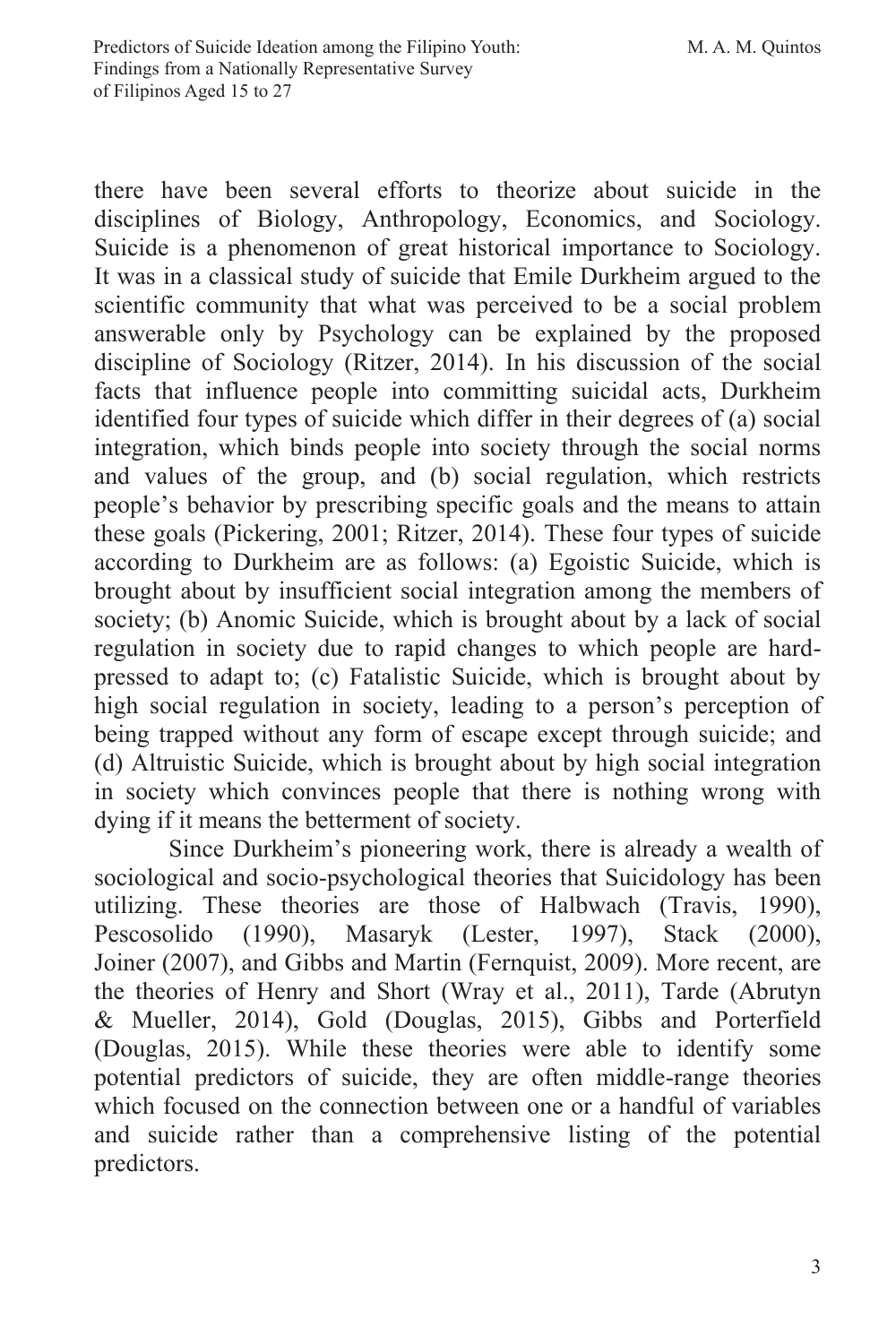Robert Agnew"s General Strain Theory starts out with the attempt to determine the external factors in the form of "strains" which can push people into committing acts of deviance (Link et al., 2016). Travis Hirschi"s Social Bonds theory, on the other hand, starts out with the premise that people are naturally hedonistic and would seek maximum pleasure at the minimum amount of pain (Hirschi, 2002). In light of this hedonistic nature of individuals, Hirschi proposed that only societal bonds are capable of controlling people"s behavior when they feel inclined to engage in criminal and deviant acts. These two theories are used mainly to understand crime and delinquency instead of the phenomenon of suicide, but several fundamental premises of these theories present an interesting combination which may be useful for identifying predictors of suicidal ideation.

This synthetic theoretical framework may help account for factors that increase people"s chances of suicide and factors that decrease people"s chances of suicide akin to a push-pull tug-of-war dynamic. There are two independent variables and one dependent variable in this theoretical framework. The first independent variable is called "Strains" that are expected to increase the likelihood of the dependent variable, suicide ideation or the experience of having thought of committing suicide. Three types of strain included in this framework which Agnew argued might predispose people into deviant behavior (Agnew, 1992) are the following: (1) failure to achieve positively valued goods, (2) removal of positively valued stimuli, and (3) confrontation with negative stimuli.

The first type of strain pertains to the traditional Merton concept of social strain wherein the person is unable to achieve the culturallylegitimate goals, resulting in a disparity between achievement and aspirations. This situation could become more strenuous when the person realizes that the goals are not only unreachable at present but are not even within one"s capability to achieve. An example of strain under this typology is the failure to obtain high monetary rewards for one"s life or inability to finish one"s aspired level of education.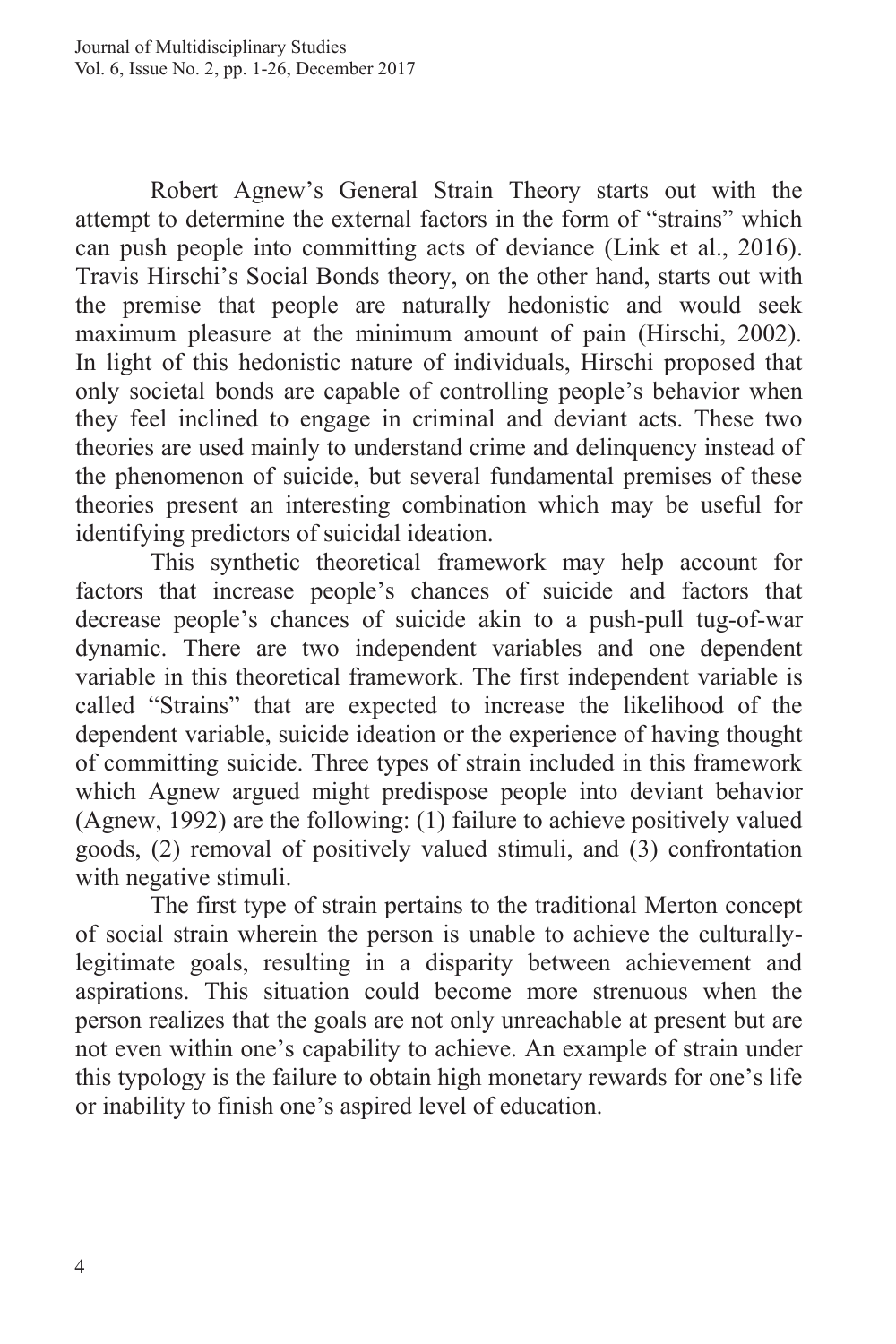The second type of strain is brought about by dramatic experiences of loss in a person's life most pronounced during the earlier half of the individual's life particularly during the adolescent and young adult years. Included in this typology are strains brought about by the loss of loved ones and dissolution of valued relationships.

The third type of strain is also most pronounced during the earlier part of a person's life when an individual is exposed to negative experiences that have a powerful impact on the future of a person. Experiences of child abuse and interpersonal violence, whether verbal or physical in nature are examples of this type of strain.

In addition to the types of strain identified in Agnew"s theory, the negative internal state is one of the factors that increase people"s chances of suicide. Negative internal state here pertains primarily to two things: a negative or low evaluation of one"s self-worth (self-esteem), and depression – both of which have been noted in previous studies to be associated with suicide but are not explicitly accounted for in Agnew"s existing formulation of his theory.

The other independent variable of the framework, the "Social Bonds," is expected to reduce people's chances of suicide. These Social Bonds are borrowed from Hirschi's theory proposed in 1969 (Schroeder, 2016). For Hirschi, four factors that keep people living according to societal norms influence people"s decision to commit criminal behavior. While criminal behavior may allow the person to achieve the desired benefit, they refrain from doing so because it might entail sacrificing or losing the four factors – all of which are assumed to be considered important by the person. The first factor is the attachment to other members of society. For Hirschi, the emotional closeness of people to the other members of society, particularly the family and, to a lesser degree, other agents in society such as peers and the school limit the tendency of people to commit crime because doing so would risk jeopardizing these interpersonal relationships. The greater the emotional closeness the person has to his or her family and friends, the lesser the likelihood that the person would be willing to sacrifice losing these attachments.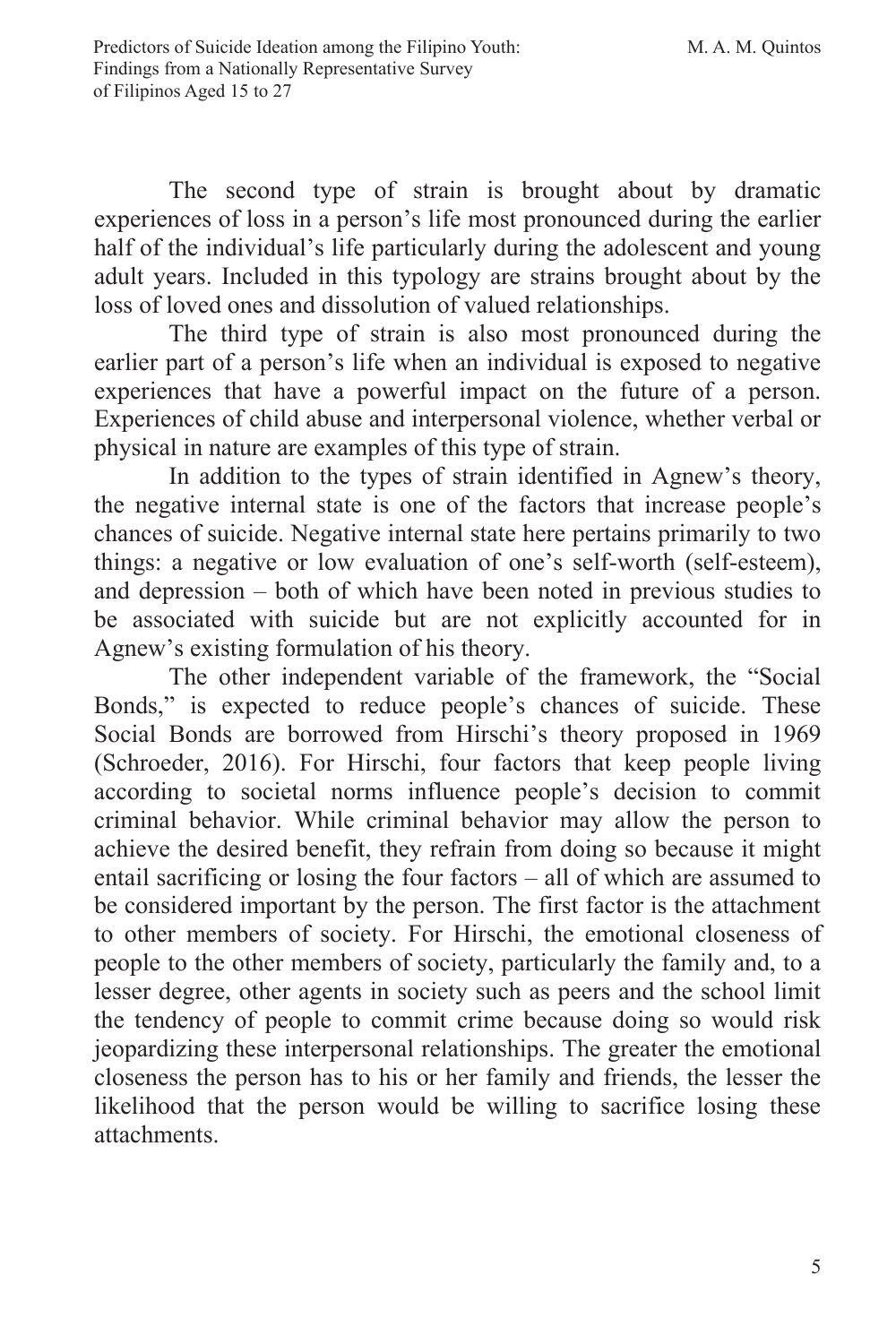Commitment to traditional types of action and goals is the second factor considered by Hirschi. As a person continues to live as part of society, he or she becomes increasingly committed to the achievement of conventional goals of that society. Examples of these goals are the attainment of higher education, finding a job, getting married and having one's family of procreation. As the person achieves more of these conventional goals or becomes closer to making them, he or she will not risk losing or jeopardizing them all by becoming a criminal. Out of the four bonds, this is the element that serves as the most rational social bond. It operates under the social psychology of sunk cost (Arkes & Blumer, 1985).

The third factor is the involvement in traditional activities. As the person becomes more involved with socially-prescribed activities, they would have fewer chances to plan and execute criminal behavior due to sheer lack of time. It operates under the adage, "idle hands are the devil"s playground." The fourth factor is the belief in the normative values of society. This element operates under the sociopsychological premise that people"s attitudes are influential in people"s behavior. Belief in the values prescribed by society makes one less likely to commit actions that contradict these normative values. When these normative beliefs are weakened, people"s tendency for deviant behavior increases.

The World Health Organization (WHO) has identified suicide as a major social problem that claims a life every 40 seconds. All over the world, the 15th leading cause of death for 2012 is suicide, accounting for around 800,000 deaths worldwide yearly, with South East Asian regions comprising a third of the annual rate, and the 2nd, if the cohort in focus is the youth population aged 15 to 29 years old (Vila, 2014). Data from recent years also point to the increasing number of suicide cases in the Philippines. In a study analyzing the trends of deaths suspected to be caused by suicide in the Philippines from 1974 to 2005, Redaniel et al. (2011) reported that the incidence of suicide has increased for both gender from 1984 to 2005. The increase ranged from 0.23 to 3.59 suicides per 100,000 men and from 0.12 to 1.09 per 100,000 women in the population.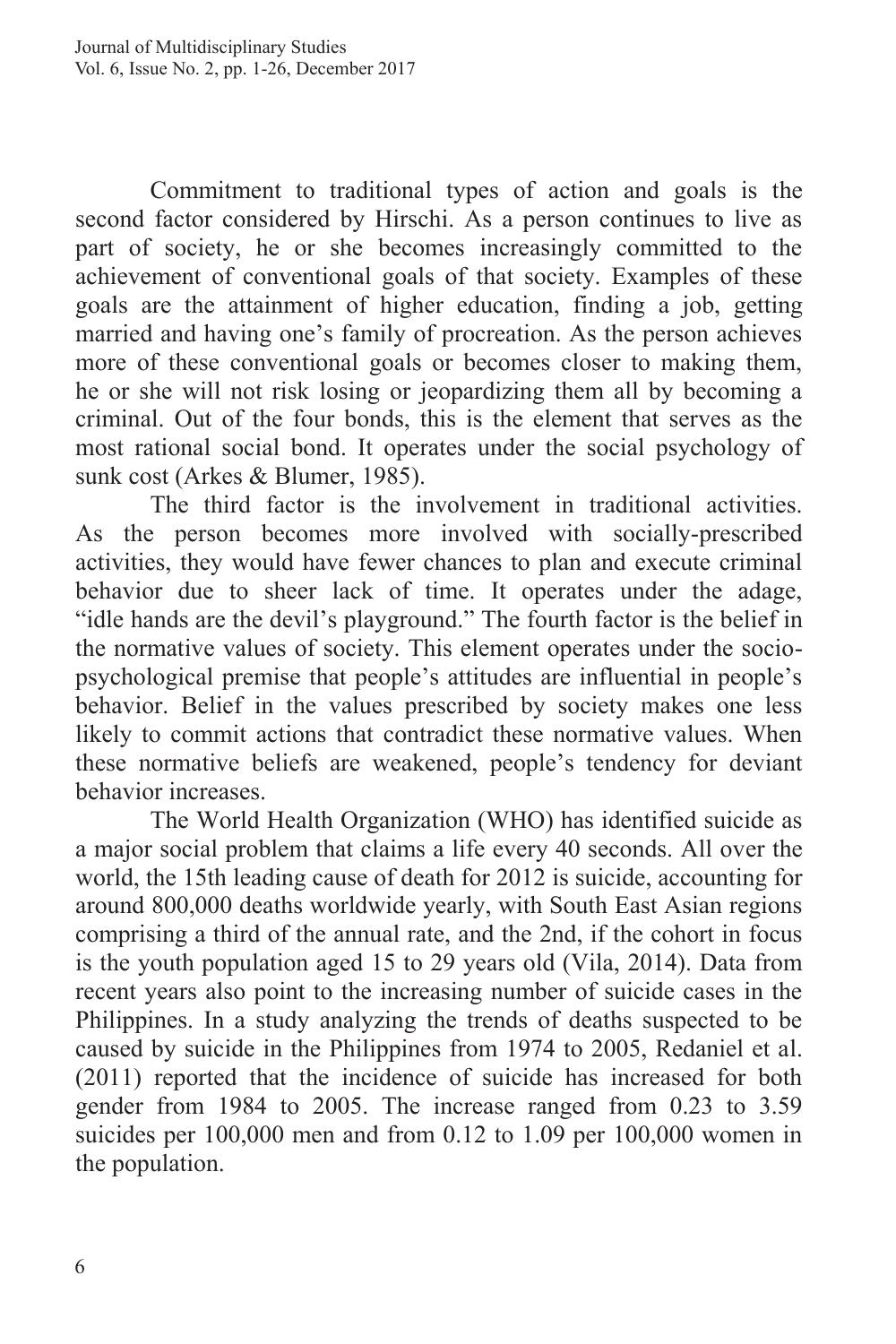The Department of Health (DOH) has also reported that in 2003, intentional self-harm, which is often associated with suicide as a form of euphemism (Department of Health, 2011a), was the 9th leading cause of death among Filipinos aged 20-24 years old. Suicide also was the cause of death of 34% of all deaths among Filipinos aged 10-24 during the year above (Department of Health, 2011b). A recent report further stated that approximately seven Filipinos try to commit suicide every day (Butuyan, 2016). In a nationally representative survey of Filipino youth aged 15-24 years old last 2013, five regions of the Philippines (NCR, CARAGA, Regions VII, X, and XI) have at least 10% of their respective 15-24-year-old population experiencing suicide ideation. These regions also experienced an increase of suicide attempts in the past ten years among those who have thought of committing suicide (YAFS 4 - Young Adult Fertility and Sexuality Study 4).

In an attempt to understand suicide ideation among the youth in the Philippine context, this study aimed to identify the significant predictors of suicide ideation among the Filipino youth using the findings from a nationally representative survey of Filipinos aged 15 to 27 years old. This study provides an opportunity to check the predictive capabilities of societal and individual factors identified in the wealth of literature on empirical studies on the phenomenon. This study deviates from the practice of focusing only on individual-level data in the study of predictors of suicide (Voss, 2007). Instead, it combines both individual- as well as community-level data in the hope of gaining a more comprehensive understanding of suicide predictors in the context of the Filipino youth. In this study, the influence of societal and individual factors on suicide was fitted under a theoretical framework derived from the synthesis of two theories of deviance: Robert Agnew"s General Strain Theory (1992) and Travis Hirschi"s Social Bonds Theory (1969). Hence, this study proposes an addition to the wealth of theories on Suicidology by using a synthetic theoretical framework not often utilized or specifically-designed for Suicidology. Figure 1 is an illustration of this theoretical framework.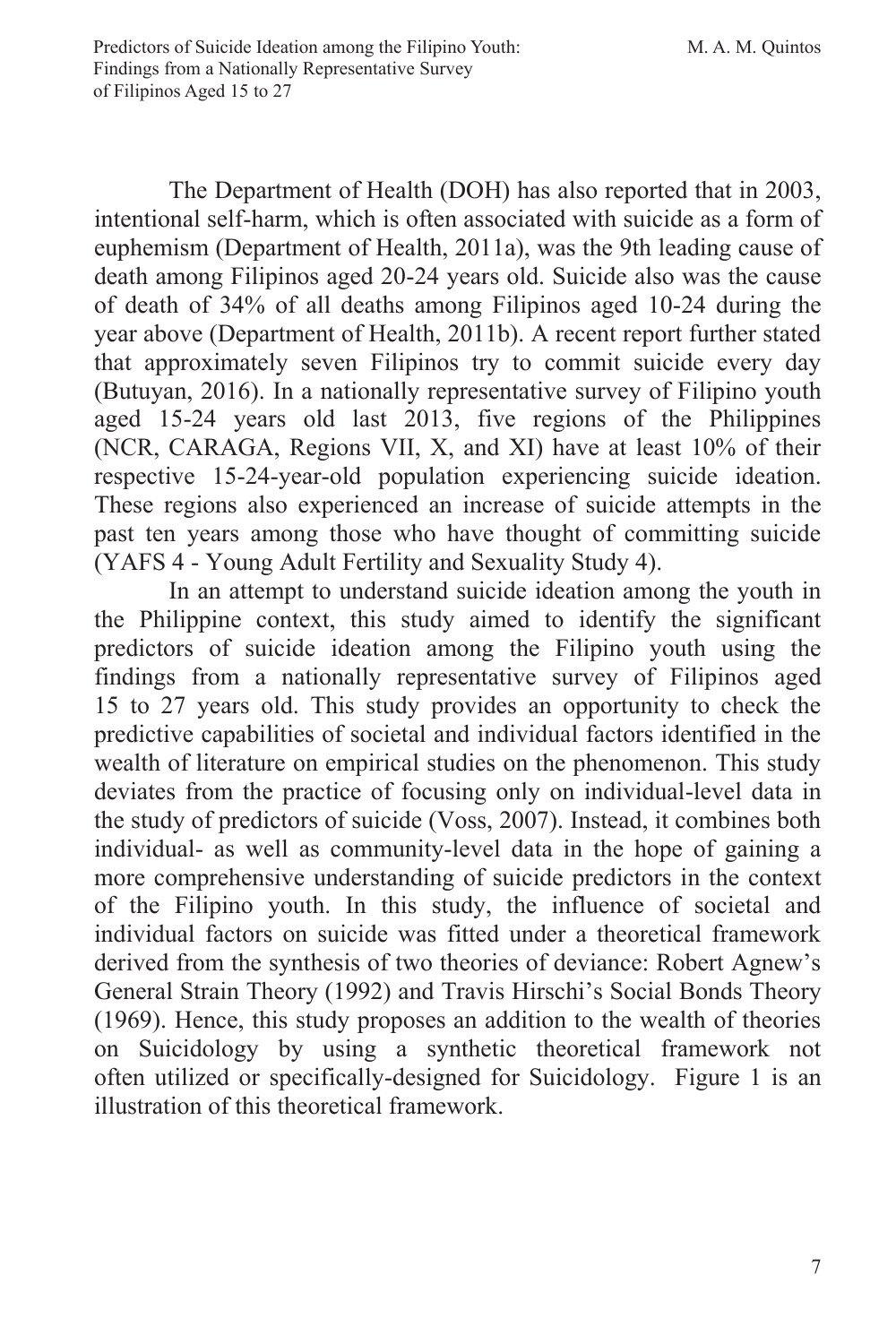

**Figure 1. The theoretical framework of the study (combination of elements from Agnew's General Strain Theory and Hirschi's Social Bonds Theory).**

It is possible that in the presence of both strains and social bonds in a person"s life, these two elements will interact: the strains will increase the people"s chances of suicide while the social bonds will keep them from suicide. When the strains are strong and when the social bonds are weak, the chances of suicide ideation increase in the individual. This study made use of several variables which may act either as sources of strain or forms of social bonds in a person"s life.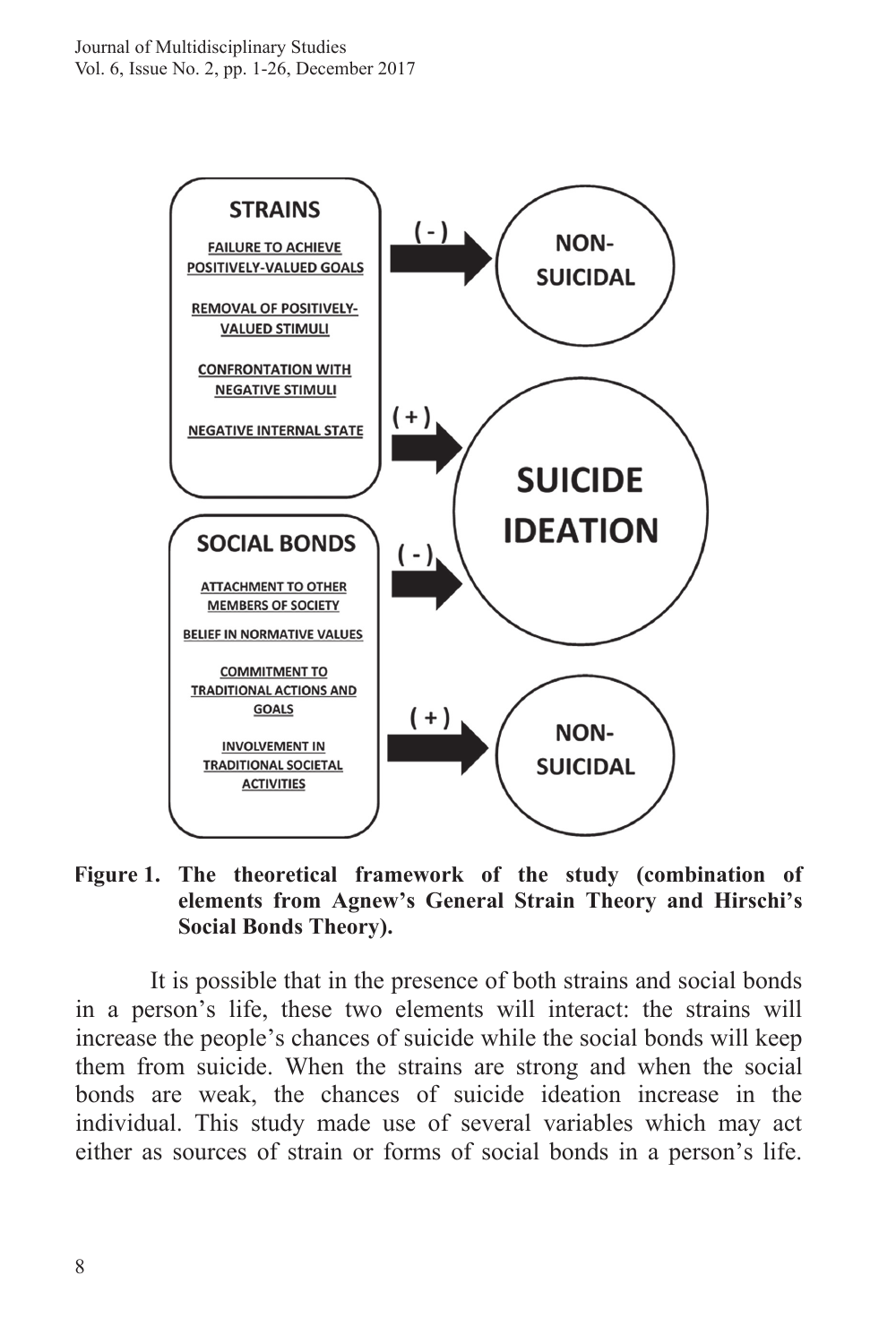The fusion of two different theories into one framework cannot avoid the overlapping of some variables that may serve both as sources of strain and indicative of weakened social bonds. There are other variables in this study such as socio-demographic characteristics and communitylevel variables which are not covered by the theoretical framework of the study. The goal of this study would be to attempt the construction of an integrated model of suicide that is based on evidence from the Philippines.

## **Materials and Methods**

This study used the descriptive research design. Statistical analyses were conducted on secondary data obtained from two datasets. The first dataset is the individual-level data of YAFS 3 of the Demographic Research and Development Foundation (DRDF). The dataset has a nationally representative sample of 19,728 Filipino respondents aged 15 to 27 years old coming from all 16 regions of the country. The second dataset is the community-level data obtained from 894 randomly selected barangays in the country.

Suicide ideation is obtained from a question on whether or not the youth has thought of committing suicide. Several other questions included in the survey such as information on family and peer characteristics and relationships, experiences and attitudes toward education and work, engagement in deviant lifestyles, depression symptoms, and self-esteem were the independent variables in the study.

All independent variables were first tested for a significant bivariate relationship with suicide ideation. The bivariate correlational tests were done to filter the high quantity of independent variables in the study and retain only those that are flagged significant at 95% level of confidence for the multivariate analysis. All variables which were flagged significant at  $\alpha = 5\%$  at the bivariate analysis for suicide ideation were then included in the list of variables tested in a binary logistic regression with suicide ideation as the dependent variable. Binary logistic regression was repeatedly run. In each series of binary logistic regression, variables which are found to have no significant relationship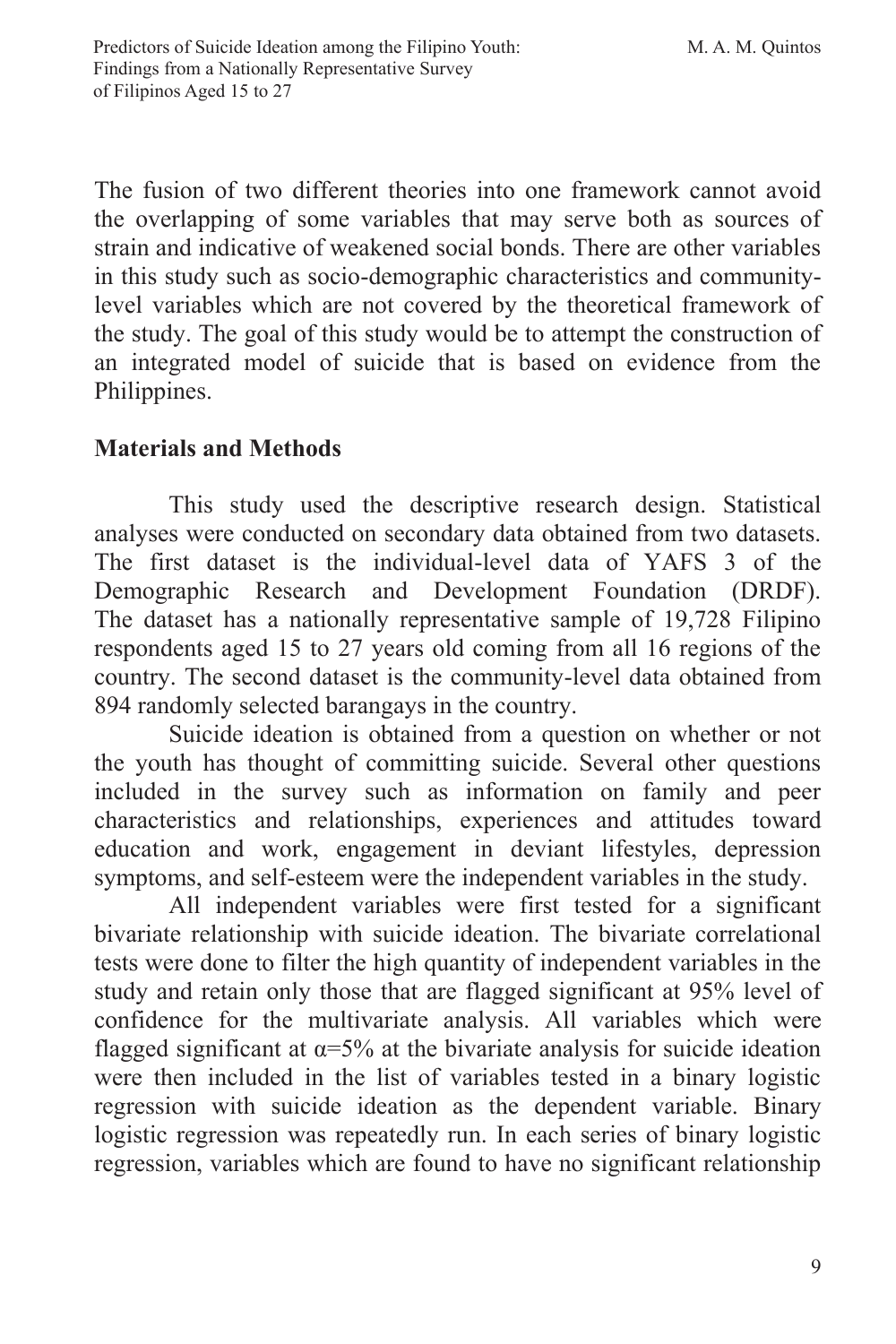with suicide ideation at  $\alpha = 5\%$  were removed. Binary logistic regressions were run until a final model where all variables retained their significance at  $\alpha = 5\%$  was obtained.

#### **Results and Discussion**

Several of the significant covariates of suicide ideation were identified as sources of strain (Table 1). The frequent occurrence of natural calamities in the youth's community of residence is an important source of strain. This strain is not only an aversive or negative stimulus against the person due to its threat of pain, fear, and discomfort, but also threatens the loss of positively valued stimuli such as loss of property, loved ones or of one's life. The finding is in agreement with the results of Krug et al. (1998).

Similar to natural calamities, the experience of rehabilitation due to problems of prohibited drug use is also a source of strain on two grounds. First, it removes the once highly valued stimulus of being "high" or euphoric due to the effect of the illegal drugs. Furthermore, the rehabilitation process introduces to the youth the pain and discomfort often associated with the detoxification process, as well as the challenges to daily life experienced under the rigid control and surveillance with which the youth is put under while in the rehabilitation center. It is even possible that the other drug-related covariate, the perception that illegal drugs are harmful to one"s health, is nothing more than a byproduct of the youth's difficult experiences inside the rehabilitation center which he or she does not wish to relive again. The fact that the experience of being in a rehabilitation center recorded the highest odds ratio in the model lends greater credence to this assumption.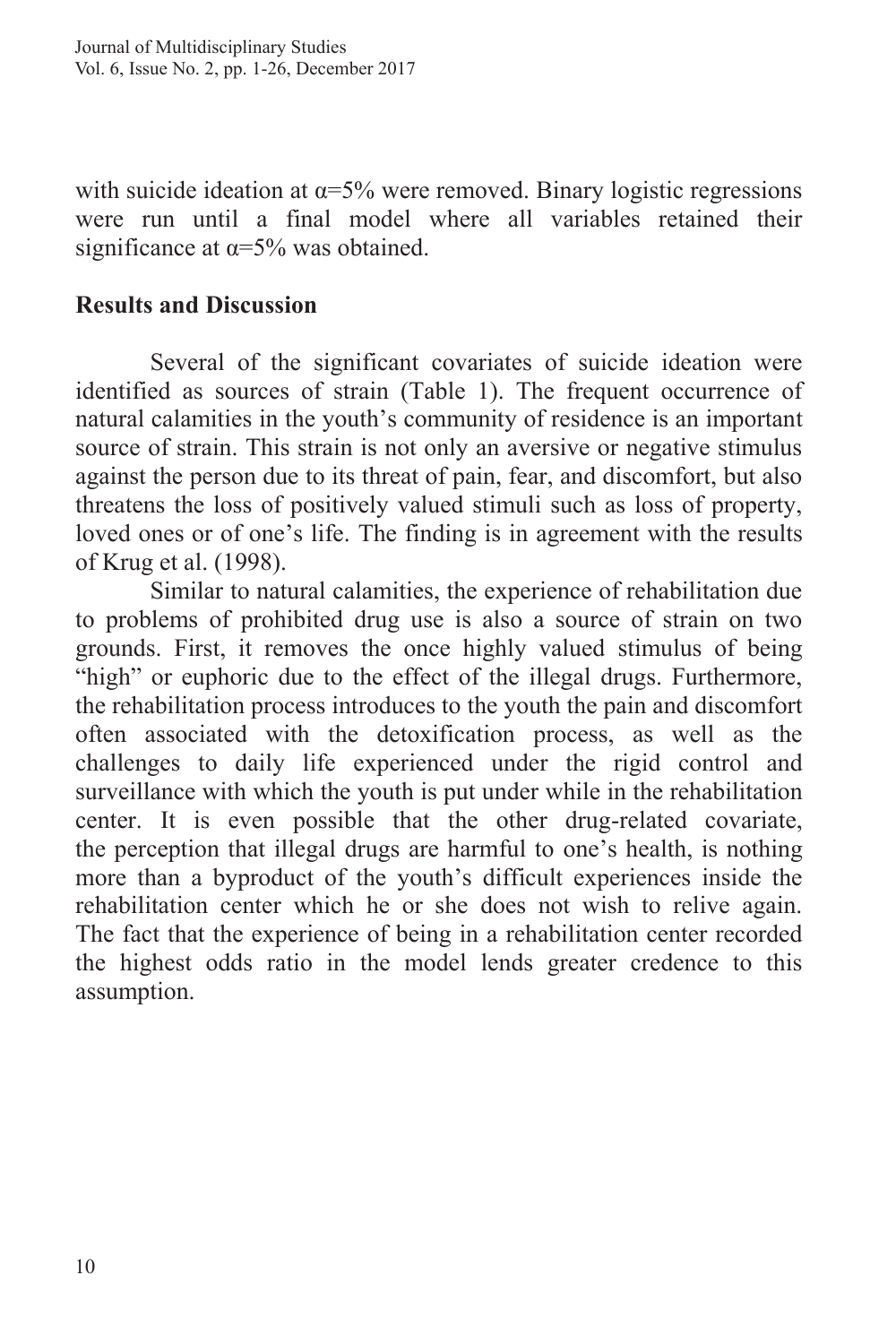| Variable                                                                          | B        | S.E. | Wald    | Sig.     | Exp(B) |
|-----------------------------------------------------------------------------------|----------|------|---------|----------|--------|
| Occurrence of natural calamities                                                  | .167     | .053 | 9.890   | $.002**$ | 1.182  |
| Permissiveness of parents                                                         | .186     | .070 | 7.020   | $.008**$ | 1.205  |
| Subscription to normative beliefs<br>about the value of life                      | $-.295$  | .067 | 19.443  | $.000**$ | .745   |
| Length of time in the community                                                   | $-.003$  | .001 | 21.697  | $.000**$ | .997   |
| Access to a counselor                                                             | $-.350$  | .157 | 4.941   | $.026**$ | .705   |
| Membership in dance, singing, or<br>theater organization                          | .221     | .051 | 18.555  | $.000**$ | 1.247  |
| Parental support: experience of<br>having enough school allowance<br>as a student | $-.300$  | .049 | 37.159  | $.000**$ | .741   |
| Ever tried smoking cigarettes                                                     | .528     | .053 | 99.664  | $.000**$ | 1.695  |
| Perception that drug/substance use<br>is harmful to one's health                  | .388     | .125 | 9.585   | $.002**$ | 1.474  |
| Experience of being in a rehab<br>center in connection with drug<br>problems      | 1.004    | .318 | 9.929   | $.002**$ | 2.728  |
| Presence of friends or<br>acquaintance who attempted to<br>commit suicide         | .617     | .052 | 141.720 | $.000**$ | 1.853  |
| Ever experienced being threatened<br>by someone                                   | .537     | .055 | 95.247  | $.000**$ | 1.710  |
| Lack of symptoms of depression                                                    | $-.600$  | .049 | 152.483 | $.000**$ | .549   |
| Number of GF/BF ever had                                                          | .022     | .004 | 30.123  | $.000**$ | 1.022  |
| Sex of respondent: Male                                                           | $-1.239$ | .058 | 457.178 | $.000**$ | .290   |
| Drinks because of problems                                                        | .787     | .164 | 23.123  | $.000**$ | 2.196  |
| Primary economic activity: Trade                                                  | $-.252$  | .104 | 5.813   | $.016**$ | .777   |

#### **Table 1. Results of binary logistic regression for suicide ideation.**

\*\* Significant at the 0.05 level of confidence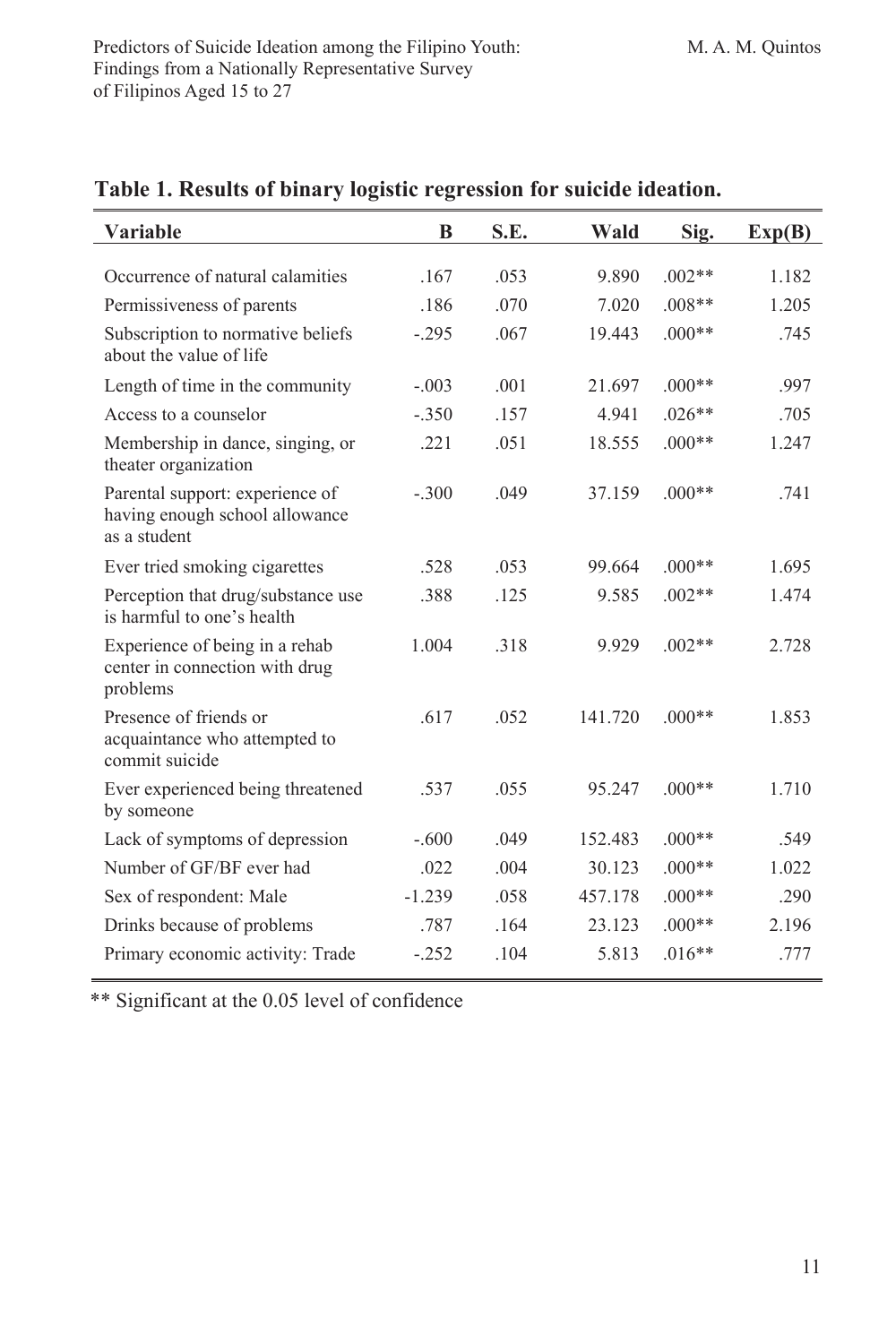Five other sources of strain may increase the youth's likelihood of suicide ideation. First is the experience of being threatened by someone often associated with victims of bullying among the youth. The fear of being the victim of an assault creates undue strain for the youth. The finding that this situation increases the chances of suicide ideation is in agreement with the studies of Manalastas (2013), Hinduja and Patchin (2010), Yen et al. (2014), and Kim et al. (2009). Second is the experience of having a friend or an acquaintance who has attempted suicide before. There is no way of determining from the model if there is a difference if the friend"s success in the suicide attempt is relevant. What is clear, however, is that the knowledge of such an event is a negative stimulus for the youth. This study stresses the belief that this variable could be instrumental in giving the youth the idea that taking one"s life is an option they can decide to pursue should they feel the need for it. Furthermore, the event may provide a venue for the youth to know why his or her friend has committed suicide and may reevaluate his or her life in the process. This situation could be a manifestation of Durkheim"s concept of social currents or those high waves of emotion which people may get swept by (Ritzer, 2014). In this context, the young people are exposed to the emotion of the situation, and they too get swept into considering suicide. Also, the event may provide the youth with an idea of how at least one of his or her peers respond to the strains they experience. The significance of this finding is in agreement with those of Lopez-Castroman et al."s (2015) and Spiwak et al."s (2011) but opposite to Mercy et al."s (2001).

The three other sources of strain are interesting because, in some aspects, they are also indicative of weak social bonds or potentially possible effects of some social bonds. For instance, being in a romantic relationship should be a form of the social bond from Hirschi"s element of attachment that should deter people from suicide ideation. However, the context here is that the higher the number of romantic relationships that the youth has had, the greater his or her propensity for suicide ideation will be. This situation is possible because a high number of romantic relationships the person has ever had would mean that the youth, despite being young, already had experienced a string of failed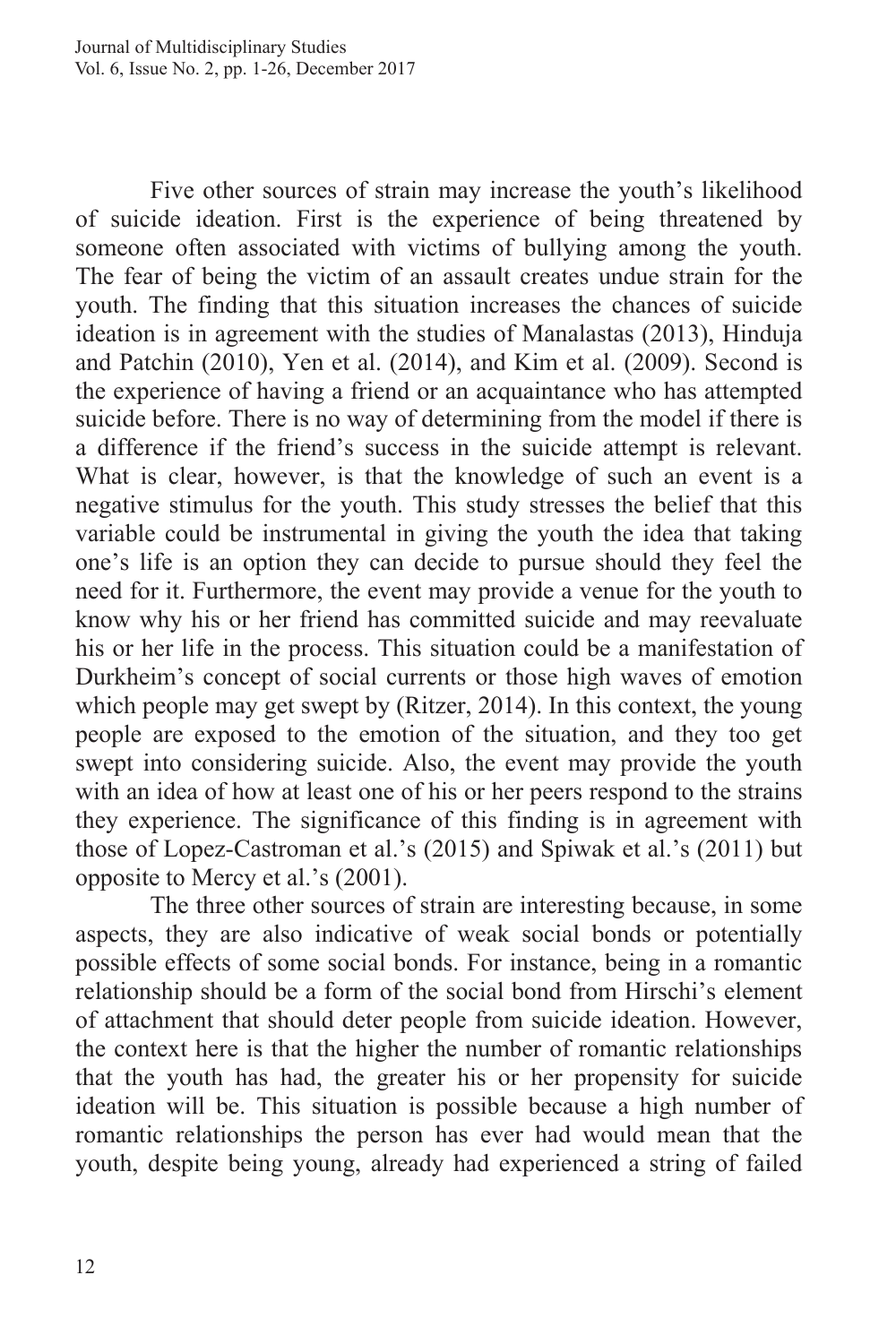relationships. This element is not only an aversive stimulus that would be a source of strain but also an indicative of weak social bonds in the youth"s life.

Another noteworthy covariate is the youth"s membership in dance, theater, or singing group which was found to increase the youth's odds of suicide ideation. It was the assumption of this study that membership in this group would be a form of social bond on two grounds: first, following the involvement element of Hirschi's theory, membership in this kind of group would keep the youth too busy to think about suicide; second, the youth would inadvertently form attachments with the other members of the group thereby further strengthening the hold of the social bonds on the individual. However, it is possible that the demands and rigor usually present in dance, theater, and singing groups become an unanticipated source of strain. In a typical dance, theater, or singing group, rehearsals often demand not only much of a person"s free time but also time which is supposed to be allotted for other pursuits. Furthermore, there is always a need for these kinds of activities to constantly better one"s self lest the whole group shall fail in their performance. This lack of time to pursue other endeavors and the stress and pressure from the constant need for better performances might serve instead as a source of strain in the youth"s life. This finding is supported by the study of Eynde et al. (2015) where factors such as passion for work and a "negative culture" characterized by irregular sleep patterns, lack of sleep, gossiping, bullying, and a "culture of criticism" were identified as contributors to higher predispositions for suicide.

Finally, the fifth source of strain in the youth's life is the permissiveness of the parents. Out of all the covariates which proved significant for suicide ideation, the fact that this variable contributes to an increase in the odds of suicide ideation is one of the most surprising. Initially, this study assumed that the permissiveness of parents would be a positive factor in the lives of the youth, especially given Agnew"s identification of autonomy as a valued goal for people. However, it appears that parental permissiveness here is a negative factor. Could it be that parental permissiveness is indicative of weak attachment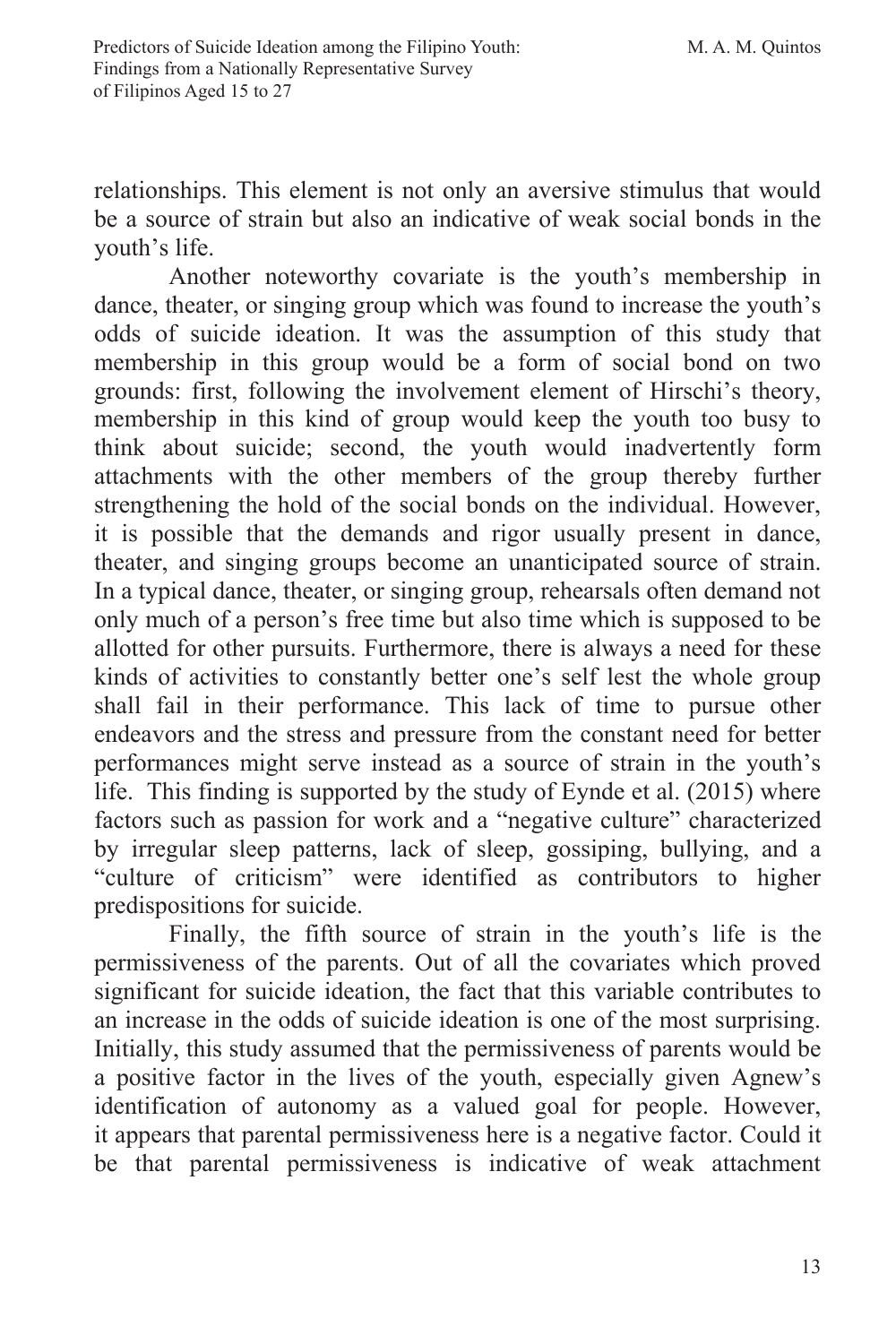between the parents and the youth? If so, then this is in agreement with Peter et al.'s (2008) study which revealed that youth with negative attachment to parents/guardians, especially when combined with experiences of being bullied/abused and associated with deviant peers are significant predictors of suicide ideation.

Nine other variables were identified as significant in the regression model for suicide ideation. The experience of having ever smoked was found to increase the odds of suicide ideation among the youth. Engagement in this deviant and risky lifestyle could be indicative of a weak hold of normative values in the youth"s life. Similar to smoking, it was found that those who drink because they have problems are more prone to suicide ideation. Drinking because of problems may be indicative of weak social bonds and the presence of one or more sources of strain in the youth's life which he or she tries to cope with by drinking to forget. The results are in agreement with the findings of other studies (Schneider, 2009; Roy & Janal, 2007; Manzo et al., 2015; Schaffer et al., 2008; Chapman & Ford, 2008; Jayasinghe & Foster, 2011; Shooshtary et al., 2008).

Conversely, it was also found that subscription to normative beliefs about the value of life decreases the odds of suicide ideation among the youth. This subscription to the belief on the value or - in the case of a predominantly Christian nation such as the Philippines – "sanctity" of life could make the person averse to the idea of ending their life.

Another significant variable is the experience of having enough school allowance as a student. As per Agnew"s theory, the lack of funds, and its resulting feeling of either relative or absolute deprivation could be a source of strain for the youth. Furthermore, it is possible that the youth regards the school allowance as a material indicator of their parent's support and therefore, a sufficient allowance can be indicative of stronger attachment between parents and the youth. Another schoolrelated variable which was found to be significant is the availability of a guidance counselor in school, especially for problems about the youth"s family. These guidance counselors will not only be a source of advice for the youth but could also serve as substitute parental figures for the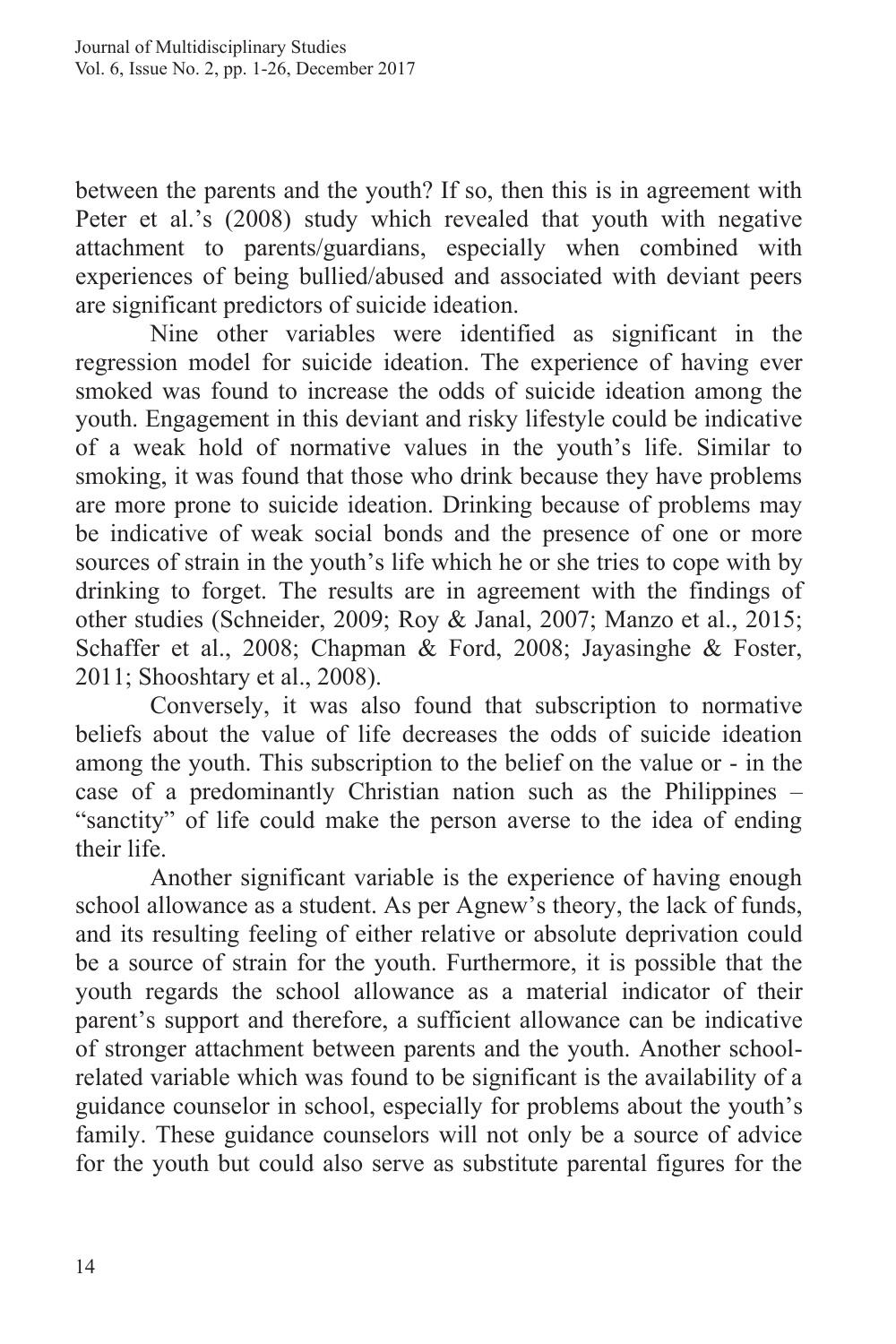youth during the days when they are beset with problems at home. The model also identified the length of time that the youth has lived in the community as a significant factor against suicide ideation. This study assumes that the relevance of this variable lies in its capability to provide the youth with more opportunity to form new relationships with other members of the community thereby increasing their strength and quantity of sources of social bonds.

The three other variables which were found to reduce the odds of suicide ideation among the Filipino youth are the absence of symptoms of depression among young people, living in a community where the principal economic activity is the trade, and being male. The finding that having no signs of depression among the youth is related to lower chances to suicide ideation supports the result of previous studies that caution against the positive impact of depression on suicide (Arria et al., 2009; Hur et al., 2011). The finding that being male is related to lower chances of suicide ideation is supported by the data utilized in the regression where it was found that there are substantially more women suicide ideators than men (18.6% of female respondents, 8.3% of male respondents). The higher tendency of women population to contemplate suicide may be a byproduct of structural inequalities that disadvantage them. The situation could also be a result of the finding that relationship problems (18.8% of female suicide ideators, second most prevalent reason for suicide) such as family problems (58.8% of female suicide ideators, the most frequent reason for suicide), are significant contributors to suicide among women. Given that the subject of interest are people who are in that stage of their lives when they are starting to build new relationships that are romantic in nature, this may be the reason for the inclusion of this variable in the final regression model for suicide ideation. The final variable, living in a community where the primary economic activity is the trade, is harder to explain. It is possible that community that thrives on trade as its major business allows for a high degree of lively interaction among the people. The livelihood has a positive impact on the youth by the potential attachments formed between stakeholders. However, this element is still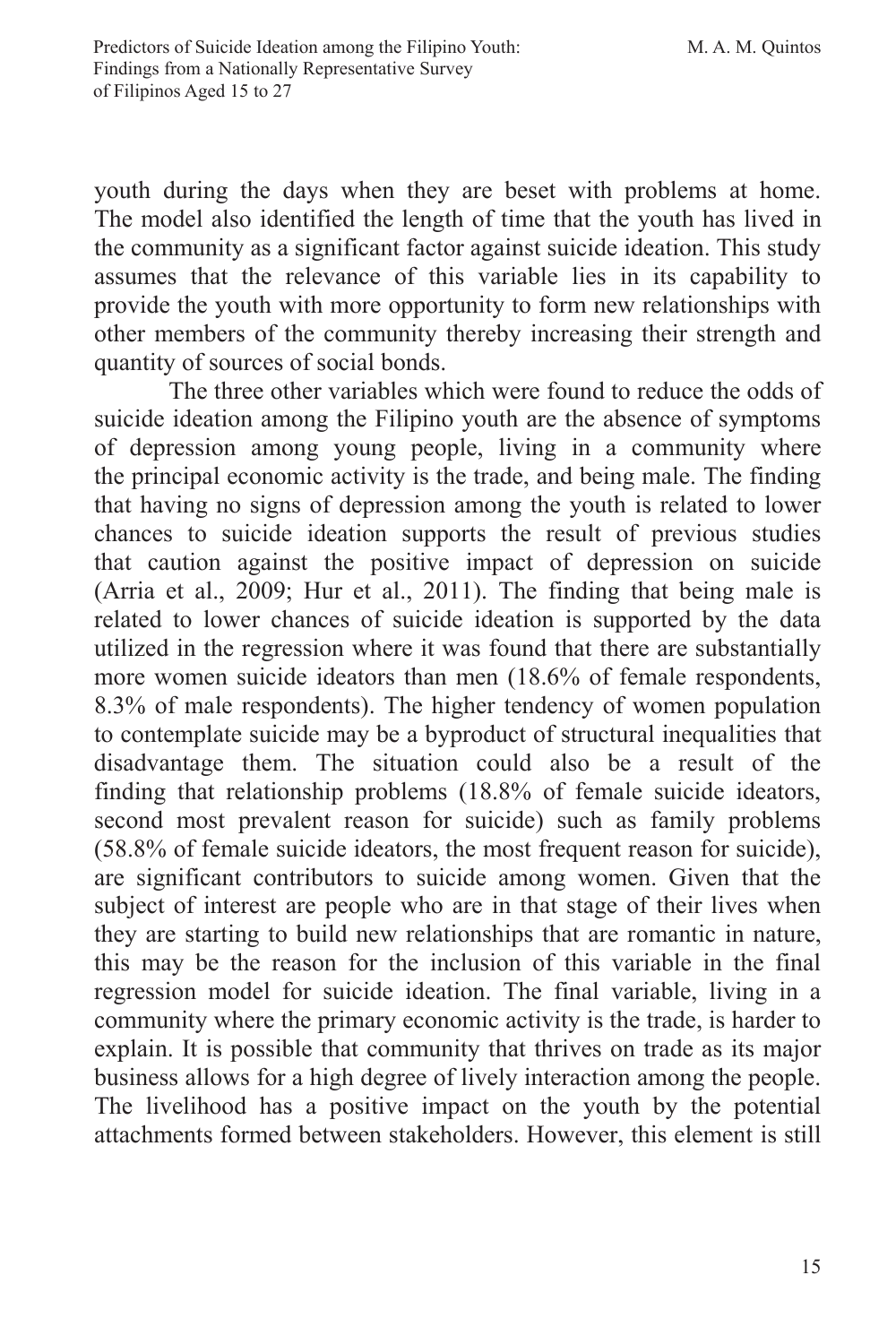unclear and must be looked into in further studies on Filipino suicide that involve community-level variables.

The theoretical framework utilized in this study may benefit from further revisions. Following the framework, it was found that suicide ideation is a byproduct of the interplay between the strength of the stressors or strains that beset the youth and the strength of the social bonds that protect the youth. However, there are also some patterns which were salient in the results of the study that the proposed framework was unable to account. First is the element of involvement in traditional societal activities of the social bond. In the framework, it was assumed that the relationship between participation and suicide would follow a negative linear direction: as involvement in traditional societal activities increases, the chances of suicide decrease. However, the results of this study suggest otherwise. An increase in the people"s involvement in traditional societal activities may lead to the decline in the chances of suicide, but too much involvement in these activities such as dancing, theater, or singing groups also tends to lead to an increase in the likelihood of suicide. This situation is possible due to the amount of stress and lack of autonomy in time that accompanies a high degree of involvement in societal activities.

Second is the element of attachment to other members of the society of social bond. In the framework, it was assumed that people would try to conform to the norms of society because failure to do so would risk the disapproval and disappointment of other people who are significant to the person. However, the original framework failed to account for the possibility that the significant others are also deviants. Taking an idea from the sociologist Edwin Sutherland in his Differential Association Theory (Scarpitti et al., 2008), the effect of the social bonds based on attachment on people"s chances of suicide is dependent on the nature of the attachments. Those individuals whose attachments are with other norm-conforming members of society may have a lower chance of suicide as compared to those whose attachments are with family and peers who, by society"s standards, are also deviants. Examples of these are attachments formed with other people who have committed suicide before.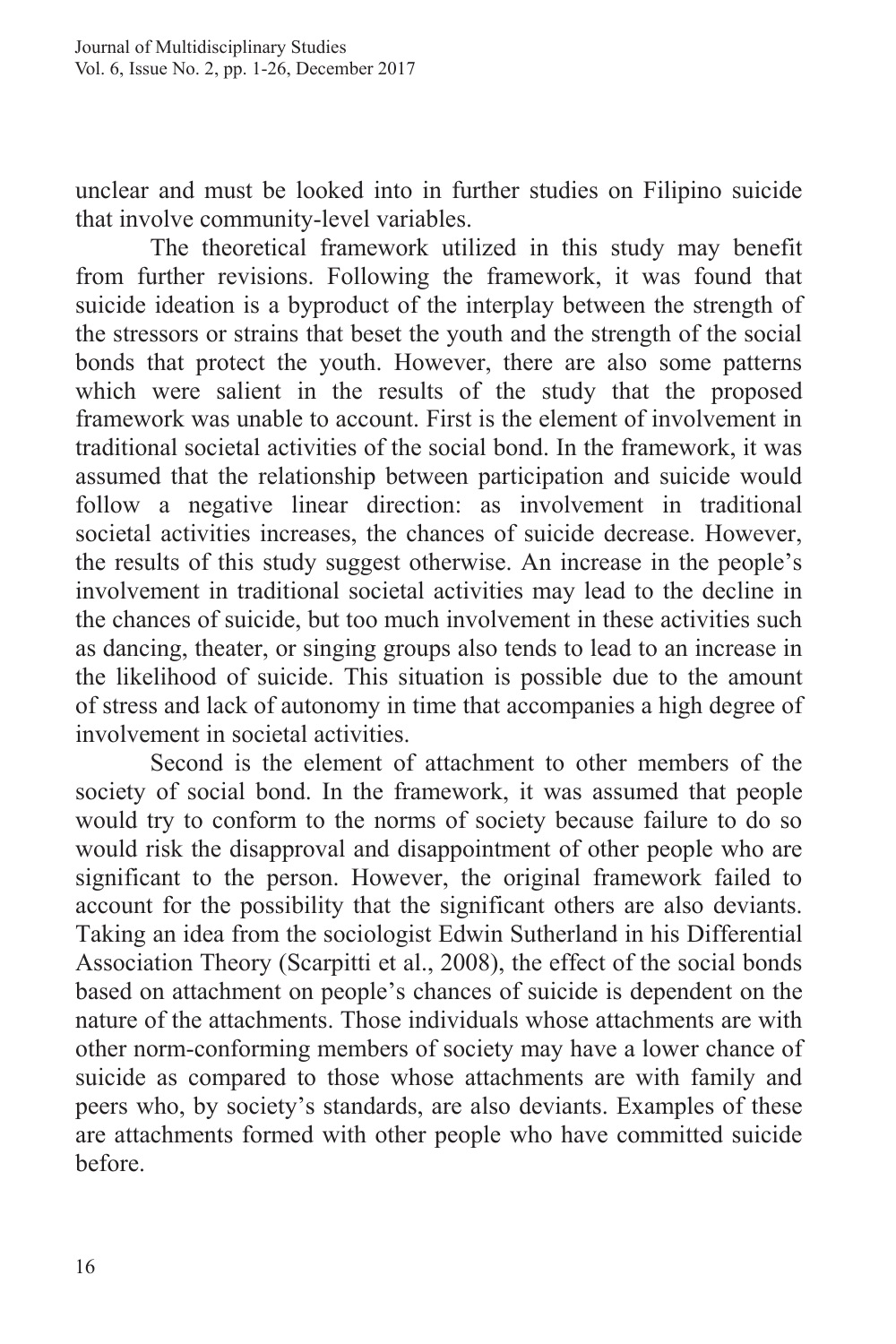I redictors of Burelet Retailer among Findings from a Nationally Representative Survey Predictors of Suicide Ideation among the Filipino Youth: M. A. M. Quintos of Filipinos Aged 15 to 27

In light of these new findings, a revised theoretical framework which may be tested in future studies is proposed to account for the nuances in the two elements of the social bond. This revised framework is provided in Figure 2.



**Figure 2. Revised theoretical framework accounting for the findings of the study.**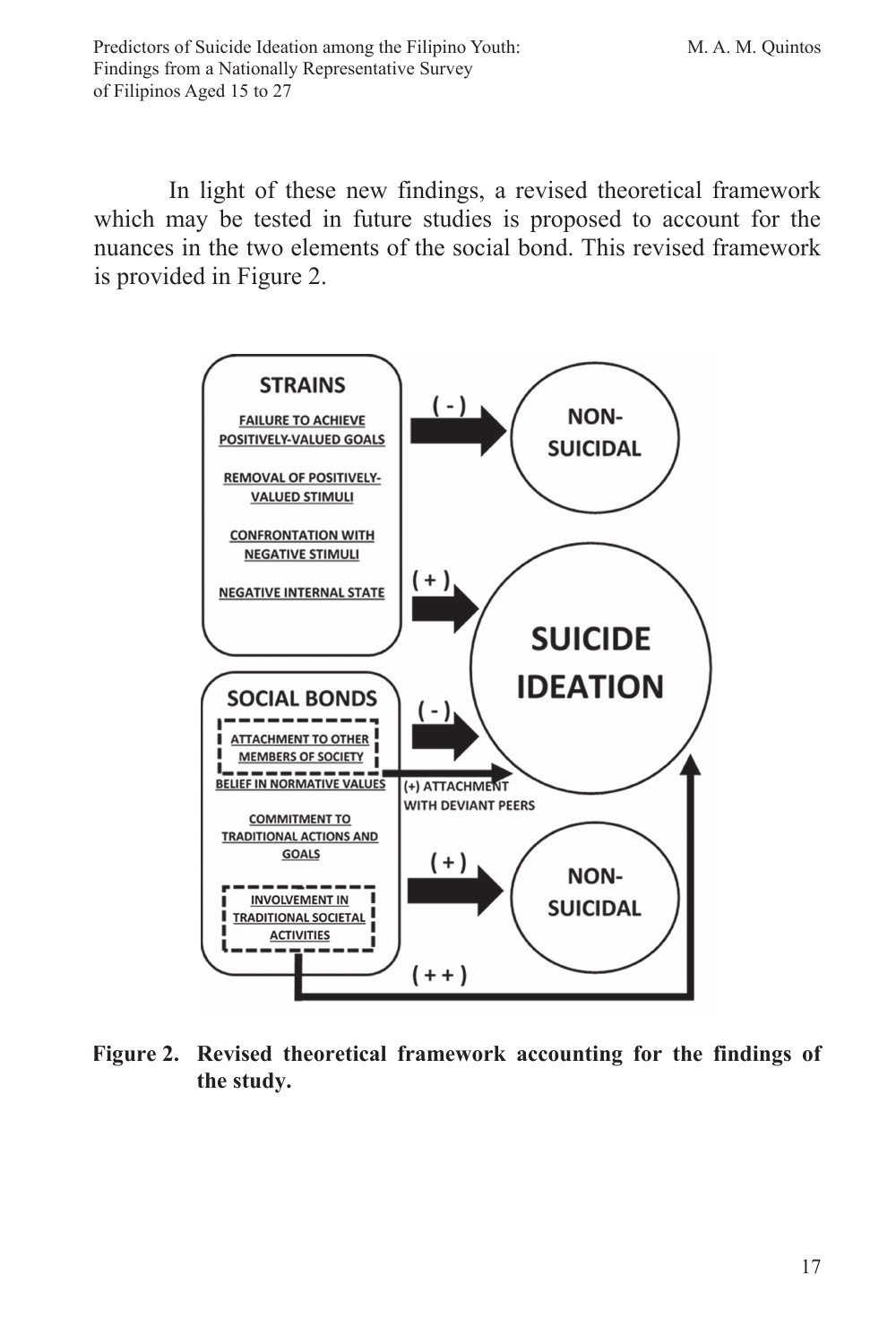#### **Conclusion and Recommendations**

Several factors contribute to the Filipino youth's predisposition for suicide ideation. Five elements were made salient in the regression results of the study and attention should be directed to these aspects to understand the phenomenon of suicide better and attempt to curb its prevalence before it becomes an even greater social problem. These elements include the value of a strong family relationship, the importance of regulating the youth's involvement in peer groups, the danger of deviant lifestyles, the importance of guidance counselors, and the danger of having suicidal peers.

Efforts must be exerted to provide opportunities for the youth to strengthen their bonds with their family members. Involvement of youth in theater, dancing, or singing groups should be regulated since extreme demands on time, and personal perseverance for perfection can increase the youth's odds of suicide ideation. Youth should be kept from regular smoking, alcoholism, use of prohibited drugs, and engagement in violent behavior. Efforts should also be made to look into the reasons for the youth to engage in these deviant lifestyles. The youth"s decision to engage in these behaviors may, in itself, be a desperate attempt to find a way to cope with other stressors in their life. It is important to increase the presence of guidance counselors in schools and, if possible, in the general community. They could serve as authority figures and source of sound advice for youth who are faced with problems at home. The guidance counselors can also debrief the young people who are exposed to the suicidal behavior of their peers. In light of these new findings, a revised theoretical framework which may be tested in future studies is proposed to account for the nuances in the two elements of the social bond.

The findings of the study also make salient the necessity to look into social inequality as a predisposing set of factors to suicide. In the study, three oftentimes disadvantaged groups were found to be more predisposed to suicide: female youth, the bullied, and those who are engaged in the arts. While it is beyond this study to confirm if this is the case, a discussion point in light of these findings can be made: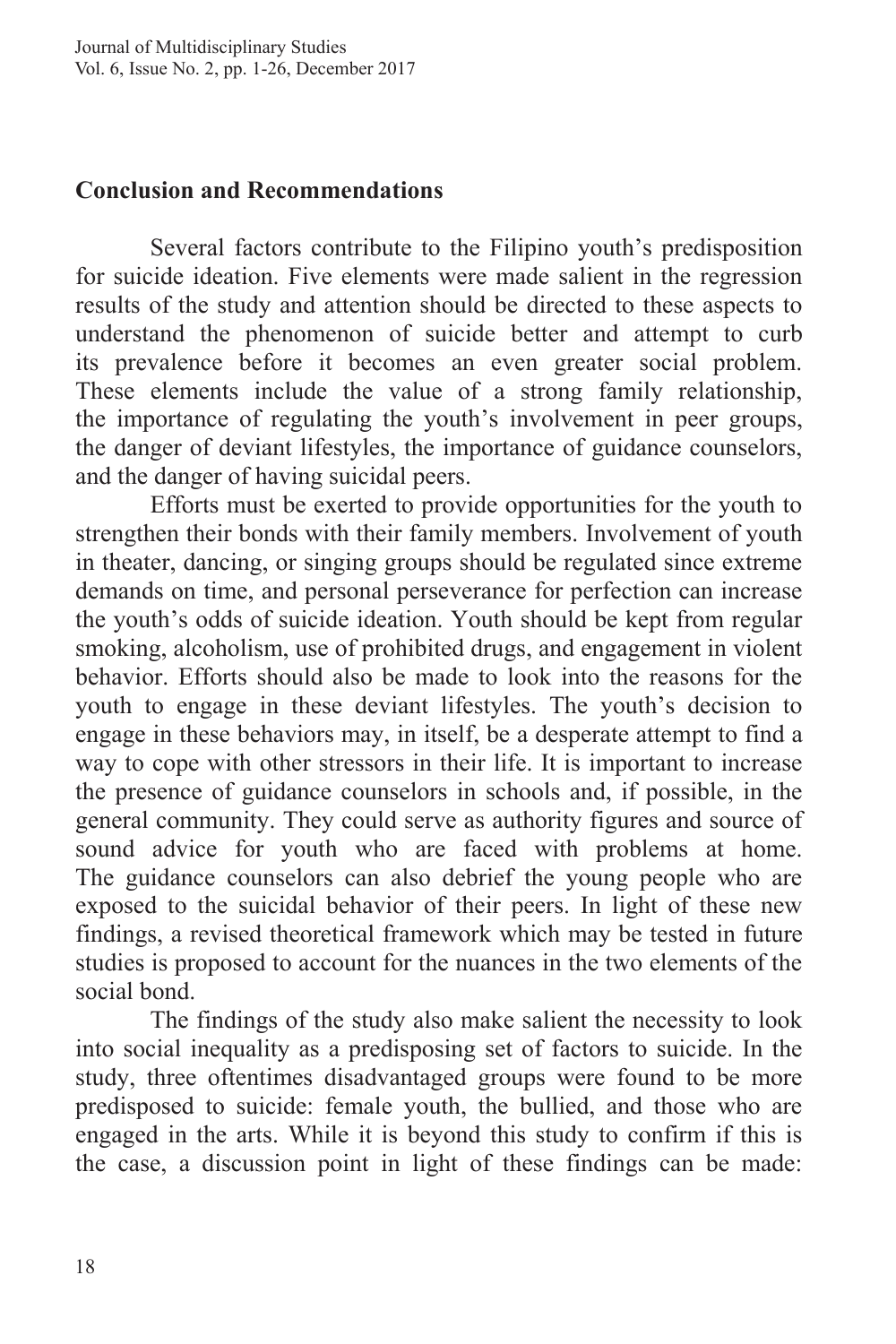is the greater predisposition of these groups to suicide a possible byproduct of the patriarchal-capitalist system that dominates Philippine culture? Could the patriarchal system of the country cause a relative deprivation in the opportunities for females which can result in a greater strain that leads to suicide? Could the emphasis on this macho culture increase and normalize the prevalence of bullying that leads to threats of, and actual, physical harm? Can the patriarchal-capitalist system also serve as an aversive climate to those who are inclined towards the arts because artistry is neither often seen as masculine nor as an instrumental pursuit in a society that emphasizes economic success? This emphasis on economic assets has also made counselling a privilege only of those with enough economic resources to avail them. Future studies would do well to ponder on these discussion points.

#### **Acknowledgment**

The author extends his sincerest gratitude to Prof. Augustus T. Anonuevo, Prof. Girlie Nora A. Abrigo, Prof. Dwight David A. Diestro, Dr. Gloria Luz M. Nelson, and Dr. Merlyne M. Paunlagui of the University of the Philippines Los Baños for their scholarly inputs both as mentors and colleagues during the conduct of the study. Sincerest thanks are also offered to the Demographic Research and Development Foundation, Inc. (DRDF) and the University of the Philippines Population Institution for their assistance in the data utilized in the study.

### **Literature Cited**

- Abrutyn, S., & Mueller, A. S. (2014). Reconsidering Durkheim"s assessment of Tarde: Formalizing a Tardian theory of imitation, contagion, and suicide suggestion. *Sociological Forum*, *29*(3), pp. 698-719. doi: 10.1111/socf.12110
- Agnew, R. (1992). Foundation for a general strain theory of crime and delinquency. *Criminology*, *30*(1), 47-88. doi: 10.1111/j.1745- 9125.1992.tb01093.x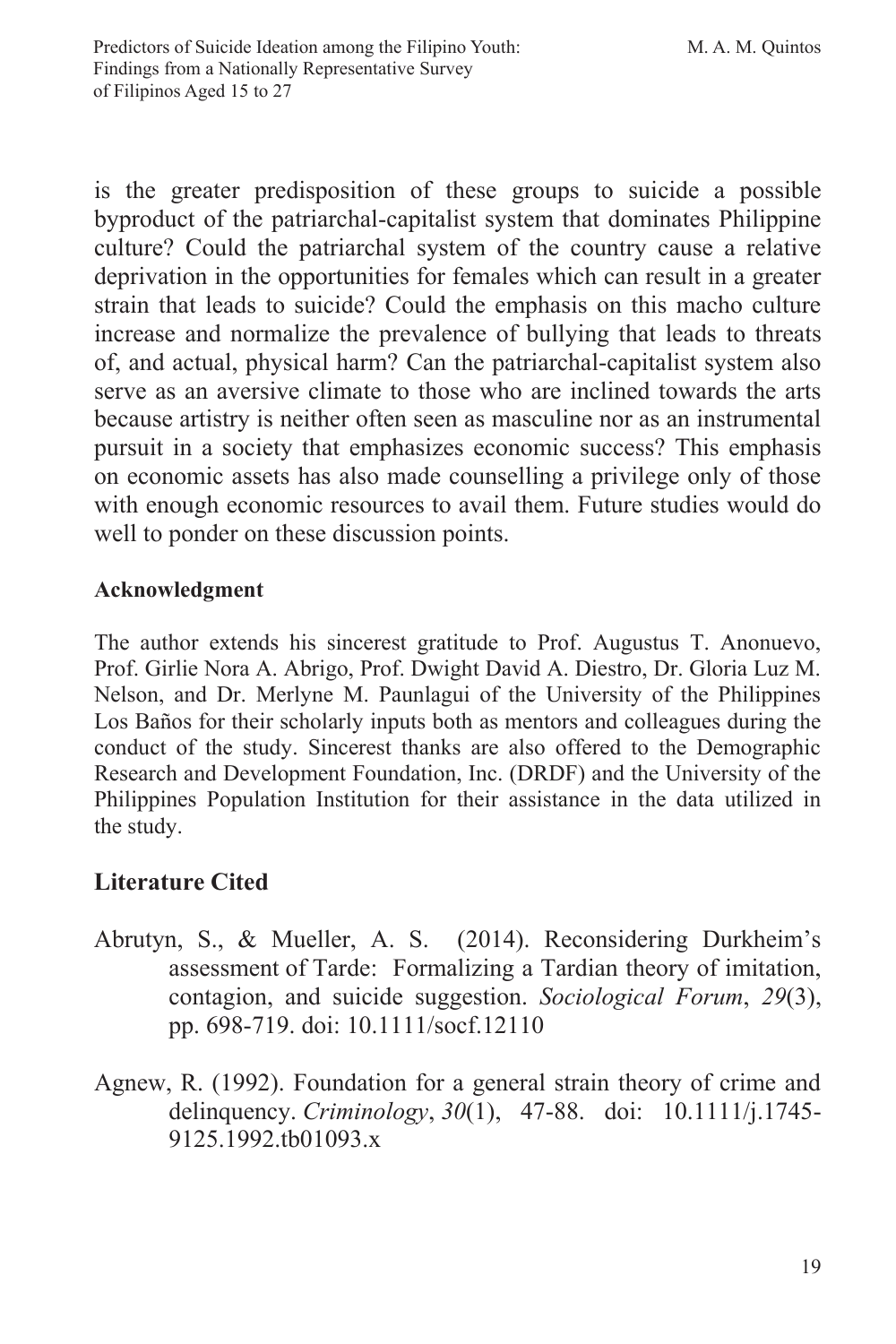- Alquitran, N. (2015, February 9). Failing business drove family to suicide?. *The Philippine Star*. Retrieved from http://www.philstar.com/metro/2015/02/09/1421672/failingbusin ess-drove-family-suicide
- Alquitran, N., & Torres, T. (2005, April 12). Urban Bank president commits suicide. *The Philippine Star*. Retrieved from http://www.philstar.com/headlines/273586/urban-bankpresidentcommits-suicide
- Arkes, H. R., & Blumer, C. (1985). The psychology of sunk cost. *Organizational Behavior and Human Decision Processes*, *35*(1), 124-140. doi:10.1016/0749-5978(85)90049-4
- Arria, A. M., O"Grady, K. E., Caldeira, K. M., Vincent, K. B., Wilcox, H. C., & Wish, E. D. (2009). Suicide ideation among college students: A multivariate analysis. *Archives of Suicide Research*, *13*(3), 230-246.
- Bonoan, R. (2015, July 14). Suicide note daw ng anak nina Nonie at Shamaine kumalat na. *Inquirer*. Retrieved from http://bandera.inquirer.net/96906/suicide- note- daw- ng-anaknina-nonie-at-shamaine-kumalat-na
- Brizuela, M. B. (2015, February 27). After son's suicide, mom seeks answers from school. *Inquirer.Net.* Retrieved from http://newsinfo.inquirer.net/675703/after- sons- suicide- momseeks-answers-from-school
- Butuyan, J. R. (2016, July 25). Seven Filipinos commit suicide every day. *Inquirer.Net.* Retrieved from http://opinion. inquirer.net/95929/seven-filipinos-commit-suicide-every-day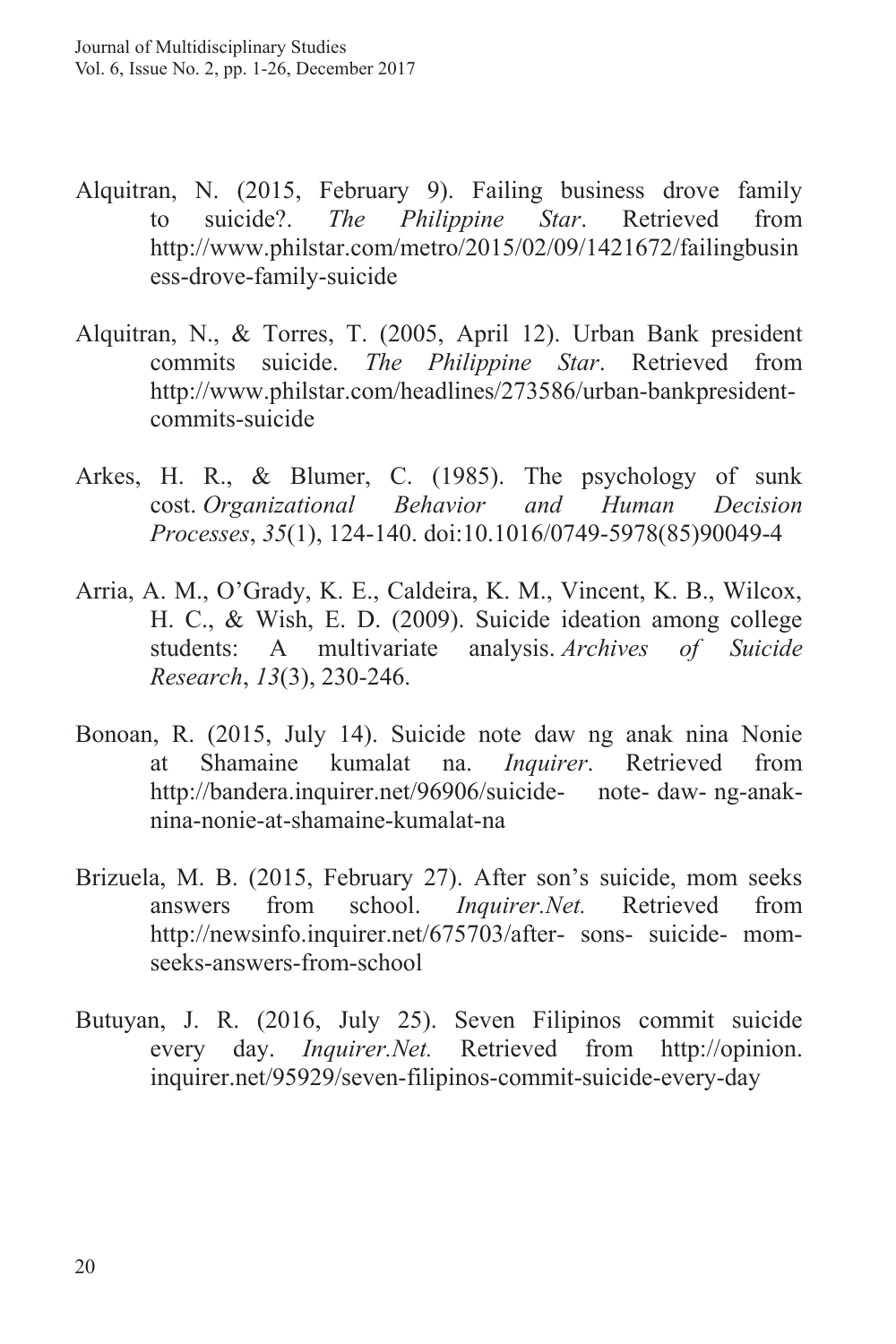- Chapman, J. F., & Ford, J. D. (2008). Relationships between suicide risk, traumatic experiences, and substance use among juvenile detainees. *Archives of Suicide Research*, *12*(1), 50-61. doi: http://dx.doi.org/10.1080/13811110701800830
- Corrales, N. (2015, July 8). ABS-CBN teen actress found dead. *Inquirer.Net*. Retrieved from http://entertainment.inquirer.net /173762/ abs- cbn- actress- julia- louise - buencamino-commitssuicide
- Department of Health. (2011a). Woeful suicide. Retrieved from http://portal.doh.gov.ph/content/woeful-suicide.html
- Department of Health. (2011b). Adolescent and youth health program. Retrieved from http://portal.doh.gov.ph/node/338.html
- Douglas, J. (2015). *Social meanings of suicide*. New Jersey, USA: Princeton University Press.
- Dullana, R. (2015, March 7). CSU freshman with school fee problems commits suicide. *Rappler*. Retrieved from http://www.rappler. com/nation/85631-csu-freshman- tuition-problems-suicide.
- Esperas, R. (2003). Miriam: AR"s death "honorable". *Philippine Daily Inquirer*. Retrieved from https://news.google.com/newspapers? nid=83UE6yvegO4C&dat=20031124&printsec=frontpage&hl=n
- Eynde, J. V. D., Fisher, A., & Sonn, C. (2015). Pride, passion & pitfalls: Working in the Australian entertainment industry. *Australian Policy Online*. Retrieved from http://apo.org.au/resource/pridepassion-pitfalls-working-australian-entertainment-industry
- Fernquist, R. M. (2009). Suicide rates and status integration in America. *Archives of Suicide Research*, *13*(3), 291-296.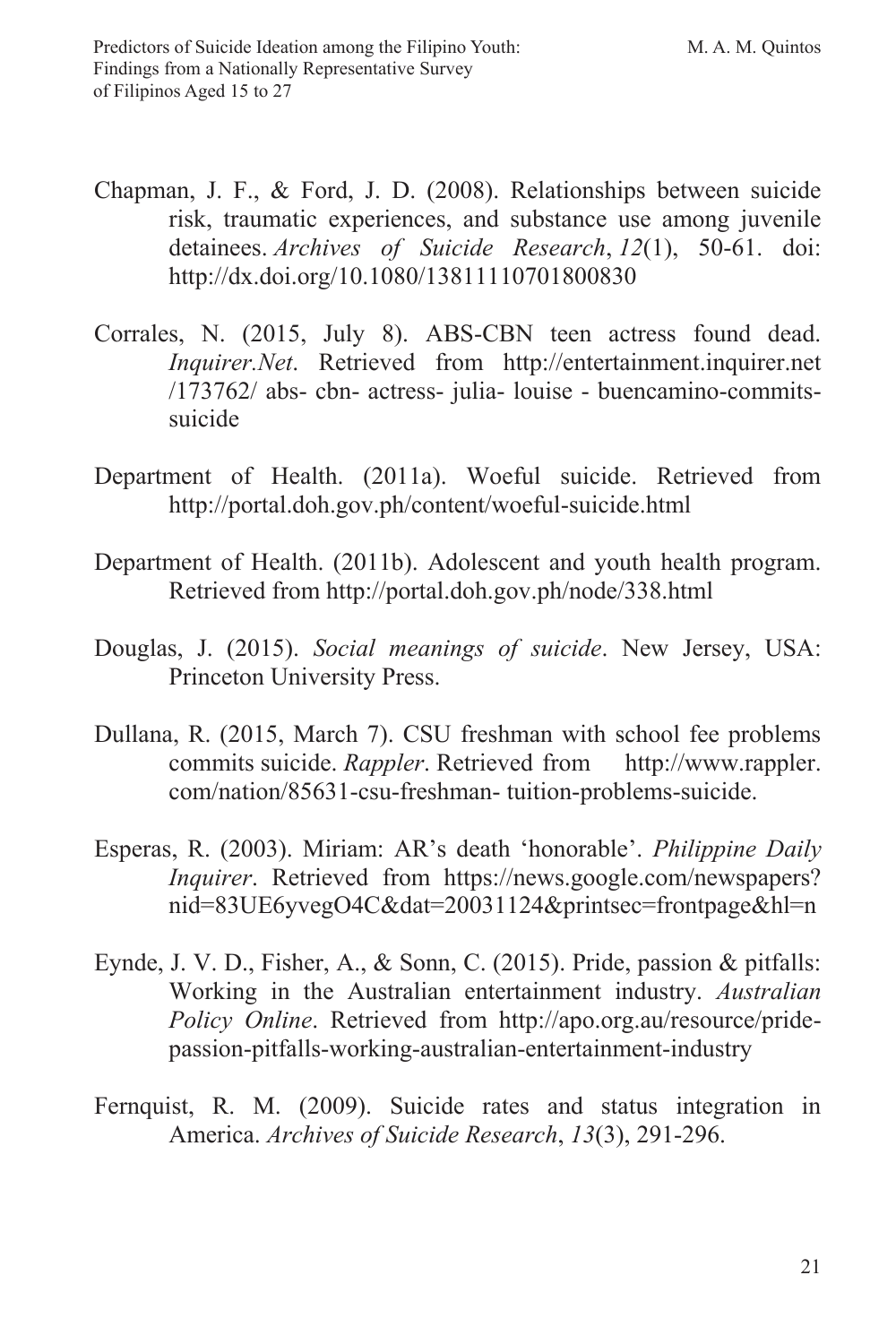- Hinduja, S., & Patchin, J. W. (2010). Bullying, cyberbullying, and suicide. *Archives of Suicide Research*, *14*(3), 206-221. doi: http://dx.doi.org/10.1080/13811118.2010.494133
- Hirschi, T. (2002). *Causes of delinquency*. New Jersey, USA: Transaction publishers.
- Hur, J. W., Kim, W. J., & Kim, Y. K. (2011). The mediating effect of psychosocial factors on suicidal probability among adolescents. *Archives of Suicide Research*, *15*(4), 327-336. doi: http://dx.doi.org/10.1080/13811118.2011.615701
- Jayasinghe, N. R., & Foster, J. H. (2011). Deliberate selfharm/poisoning, suicide trends. The link to increased alcohol consumption in Sri Lanka. *Archives of Suicide Sesearch*, *15*(3), 223-237. doi: http://dx.doi.org/10.1080/13811118.2011.589705
- Joiner, T. (2007). *Why people die by suicide*. Cambridge, MA: Harvard University Press.
- Kim, Y. S., Leventhal, B. L., Koh, Y. J., & Boyce, W. T. (2009). Bullying increased suicide risk: Prospective study of Korean adolescents. *Archives of Suicide Research*, *13*(1), 15-30. doi: http://dx.doi.org/10.1080/13811110802572098
- Krug, E. G., Kresnow, M. J., Peddicord, J. P., Dahlberg, L. L., Powell, K. E., Crosby, A. E., & Annest, J. L. (1998). Suicide after natural disasters. *New England Journal of Medicine*, *338*(6), 373-378. doi: 10.1056/NEJM199802053380607
- Lester, D. (1997). An empirical examination of Thomas Masaryk"s theory of suicide. *Archives of Suicide Research*, *3*(2), 125-131. doi: 10.1023/A:1009638904342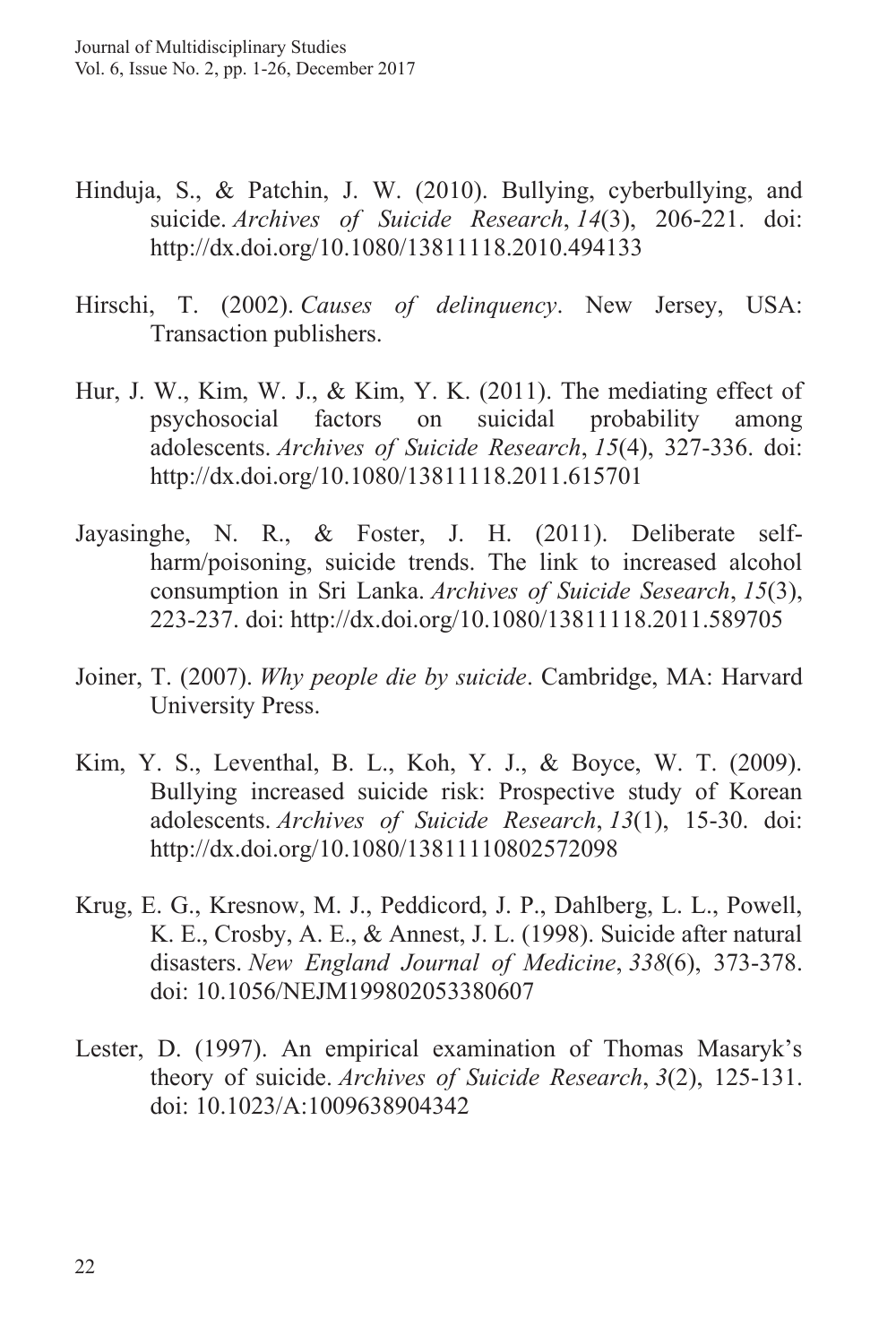- Link, N. W., Cullen, F. T., Agnew, R., & Link, B. G. (2016). Can general strain theory help us understand violent behaviors among people with mental Illnesses?. *Justice Quarterly*, *33*(4), 729-754. doi: http://dx.doi.org/10.1080/07418825.2015.1005656
- Lo, R. (2001, November 24). Ma. Teresa Carlson leaps to her death from SJ apartment. *The Philippine Star*. Retrieved from http://www.philstar .com/ headlines / 141211/ ma-teresa- carlson leaps- her-death-sj-apartment
- Lopez-Castroman, J., Guillaume, S., Olié, E., Jaussent, I., Baca-Garcia, E., & Courtet, P. (2015). The additive effect on suicidality of family history of suicidal behavior and early traumatic experiences. *Archives of Suicide Research*, *19*(2), 275-283. doi: http://dx.doi.org/10.1080 /1381111.2014.957449
- MacMurchy, D. (2007, July 17). Strunk destitute before suicide. *Tracy Press*. Retrieved from http://www.goldenstatenewspapers.com/ tracy\_press/ strunk- destitute- before- suicide/ article\_f17a7712 b40a-5f02-a57f-9ca1c7b7714a.html
- Manalastas, E. J. (2013). Sexual orientation and suicide risk in the Philippines: Evidence from a nationally representative sample of young Filipino men. *Philippine Journal of Psychology*, *46*(1), 1-13.
- Manzo, K., Tiesman, H., Stewart, J., Hobbs, G. R., & Knox, S. S. (2015). A comparison of risk factors associated with suicide ideation/attempts in American Indian and White youth in Montana. *Archives of Suicide Research*, *19*(1), 89-102. doi: http://dx.doi.org/10.1080/13811118.2013.840254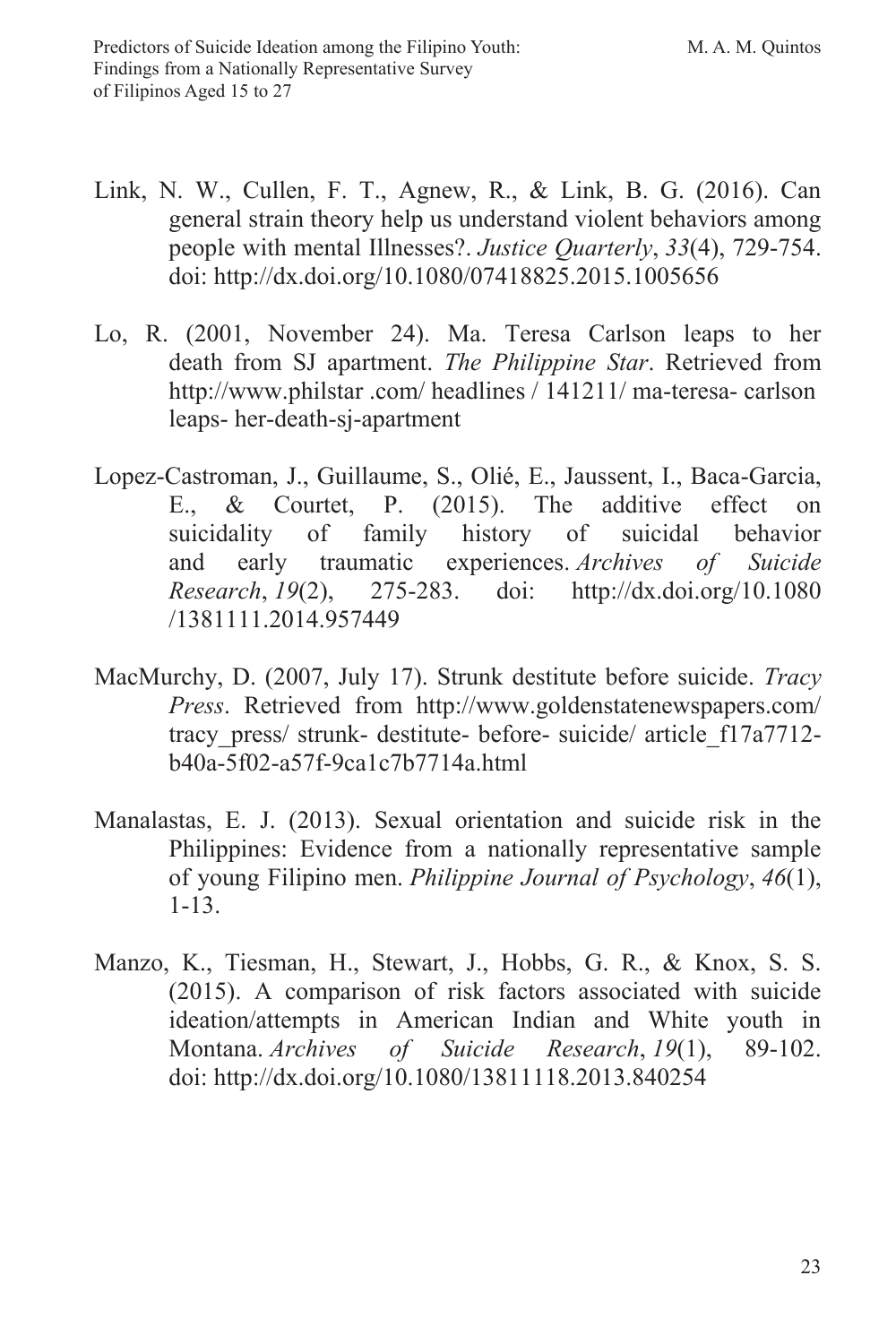- McGeown, K. (2011, February 8). Philippine ex-army head Angelo Reyes "commits suicide". BBC News. Retrieved from http://www.bbc.com/news/world-asia-pacific-12389096
- Mercy, J. A., Kresnow, M. J., O'Carroll, P. W., Lee, R. K., Powell, K. E., Potter, L. B., ... & Bayer, T. L. (2001). Is suicide contagious? A study of the relation between exposure to the suicidal behavior of others and nearly lethal suicide attempts. *American Journal of Epidemiology*, *154*(2), 120-127. doi: 10.1093/aje/154.2.120
- Meruenas, M. (2009, April 16). Failon"s wife, Trinidad Etong, succumbs to cranial injury. *GMA News Online*. Retrieved from http://www.gmanetwork.com/news/story/157352/news/nation/fai lon-s-wife-trinidad-etong-succumbs-to-cranial-injury.
- Pescosolido, B. A. (1990). The social context of religious integration and suicide. Pursuing the network explanation*. The Sociological Quarterly*, *31*(3), 337-357. doi: 10.1111/j.15338525.1990. tb00332.x
- Peter, T., Roberts, L. W., & Buzdugan, R. (2008). Suicidal ideation among Canadian youth: A multivariate analysis. *Archives of Suicide Research*, *12*(3), 263-275. doi: http://dx.doi.org/10.1080 /13811110802100882
- Pickering, W. S. F. (2001). *Emile Durkheim critical assessments of leading sociologists*. London and New York: Routledge.
- Punay, E. (2013, March 16). UP student kills self over tuition. *The Philippine Star*. Retrieved from http://www.philstar. com/headlines/2013/03/16/920420/student-kills-self-over-tuition.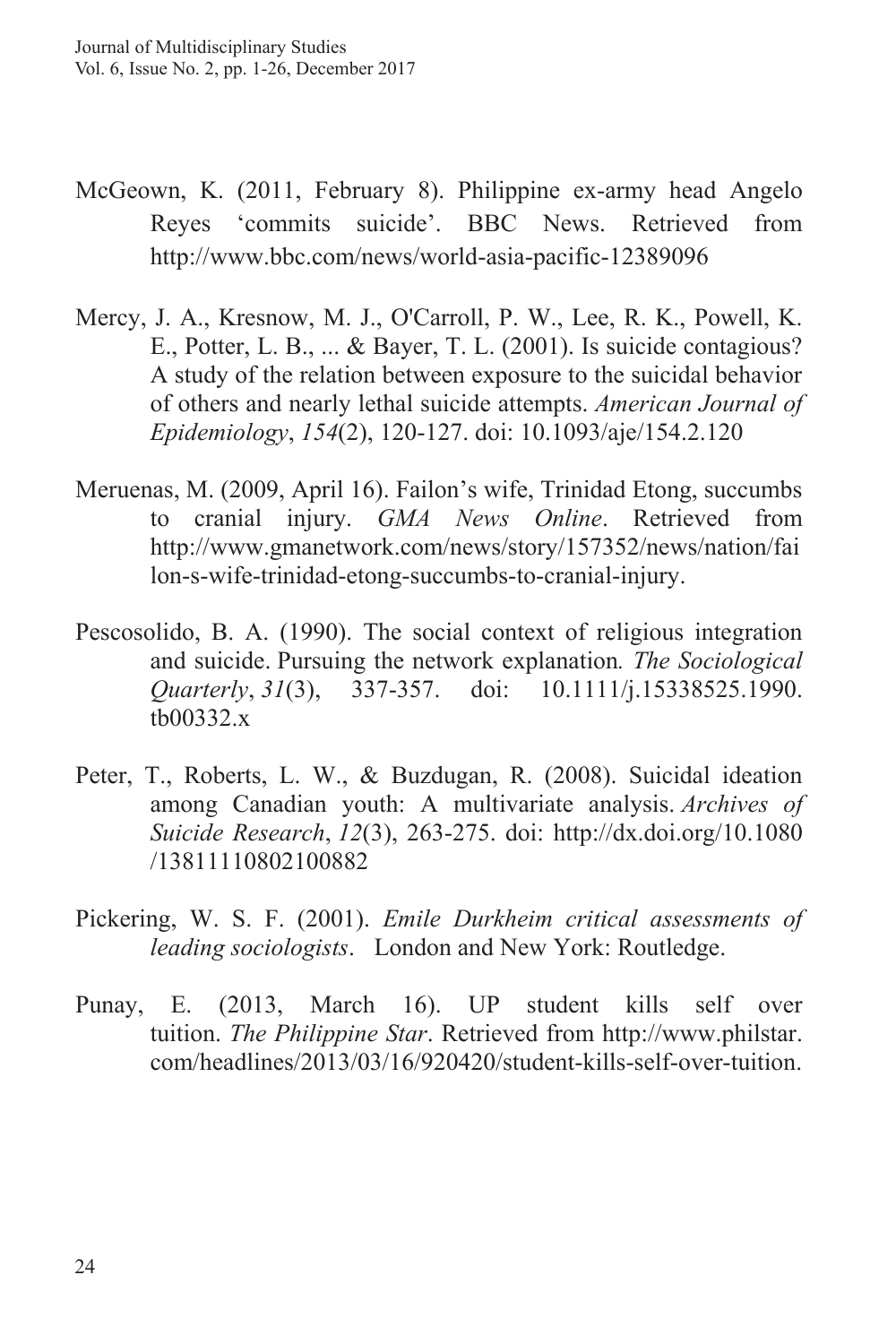- Redaniel, M. T., Lebanan-Dalida, M. A., & Gunnell, D. (2011). Suicide in the Philippines: Time trend analysis (1974-2005) and literature review. *BioMed Central Public Health*, *11*(1), 1. doi: 10.1186/1471-2458-11-536
- Ritzer, G. (2014). Sociological theory  $(9<sup>th</sup>$  ed.). New York: McGraw-Hill.
- Roy, A., & Janal, M. N. (2007). Risk factors for suicide attempts among alcohol dependent patients. *Archives of Suicide Research*, *11*(2), 211-217. doi: http://dx.doi.org/10.1080 /13811110701250150
- Scarpitti, F. R., Nielsen, A. L., & Miller, J. M. (Eds.). (2008). A sociological theory of criminal behavior. *Crime and Criminals: Contemporary and Classic Readings in Criminology 2nd ed*. (p. 211). New York, USA: Oxford University Press.
- Schaffer, M., Jeglic, E. L., & Stanley, B. (2008). The relationship between suicidal behavior, ideation, and binge drinking among college students. *Archives of Suicide Research*, *12*(2), 124-132. doi: http://dx.doi.org/10.1080/13811110701857111
- Schneider, B. (2009). Substance use disorders and risk for completed suicide. *Archives of Suicide Research*, *13*(4), 303-316. doi: http://dx.doi.org/10.1080/13811110903263191
- Schroeder, R. D. (2016). Social bond theory. The Encyclopedia of Crime & Punishment. New Jersey, USA: John and Wiley Sons.
- Shooshtary, M. H., Malakouti, S. K., Bolhari, J., Nojomi, M., Poshtmashhadi, M., Asgharzadeh Amin, S., ... & Fleischmann, A. (2008). Community study of suicidal behaviors and risk factors among Iranian adults. *Archives of Suicide Research*, *12*(2), 141-147. doi: http://dx.doi.org/10.1080 /13811110701857475